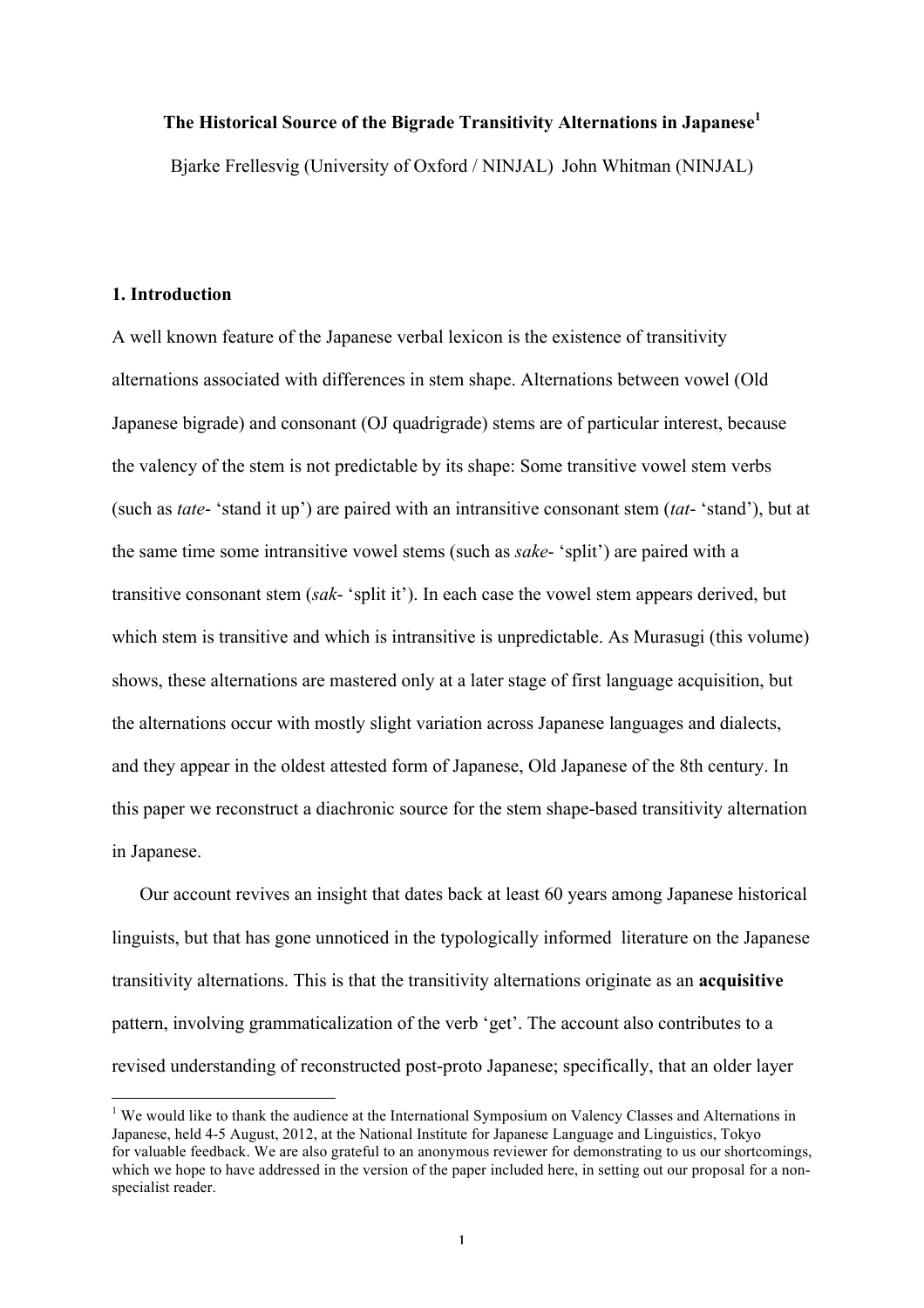of verbal derivation in Japanese resulted from V1-V2 patterns where V2 was attached directly to the basic stem (root) of V1, unlike later stages of the language where verbal derivation requires a derived stem (primarily the infinitive) of V1. We call this pattern in post-proto Japanese *direct stem affixation*. We argue that the consonant stem : vowel stem alternation derives from combination of the basic stem (root) of V1 with the verb *e-* 'get'. This combination results in the subregularities that survive to this day: transitive accomplishment verbs from the combination of 'get' with intransitive achievements, and a smaller number of anticausative intransitives from the combination of 'get' with transitives. We also discuss the relationship of the 'get' derivation with other patterns of direct stem affixation at the proto-Japanese level. Combinations of Vstem1  $+$  \*ar- (probably cognate with the verb *ar-* 'exist') derive stative intransitives. Combinations of Vstem1 + \*s- (possibly cognate with \*sa- 'do') derive causative transitives. \*-s- was used primarily to derive transitives from stative roots, but also, we argue, was subject to phonological restrictions on its use. \*e *-* 'get' was used in part to supplete for transitivizing \*-s- after consonant stems. Some of the semantic overlap between transitives derived by\*-s- and \*-e- results from their original suppletive relation, as discussed in 5.4.

We show that direct stem affixation related to transitivity alternations involves two distinct layers. The pattern with intransitive \*ar- and transitivizing \*s- is older. The *–(a)r-/-s*alternation is already fully lexicalized by Old Japanese, and probably was well before that period. It is fully attested in all Japonic varieties, including Ryūkyūan.

The alternation involving \*e- 'get' is more recent. Prior to OJ, \*-e- replaced \*-s- as a transitivizer. We see some evidence of the expansion of transitivizing *–e-* even in OJ, although *–e-* too has ceased to be fully productive by the OJ stage.

The relation between transitivizing and detransitivizing \*-e- is complex, but we present an account compatible with the relatively limited scope of the latter pattern. Our central point

 $\overline{2}$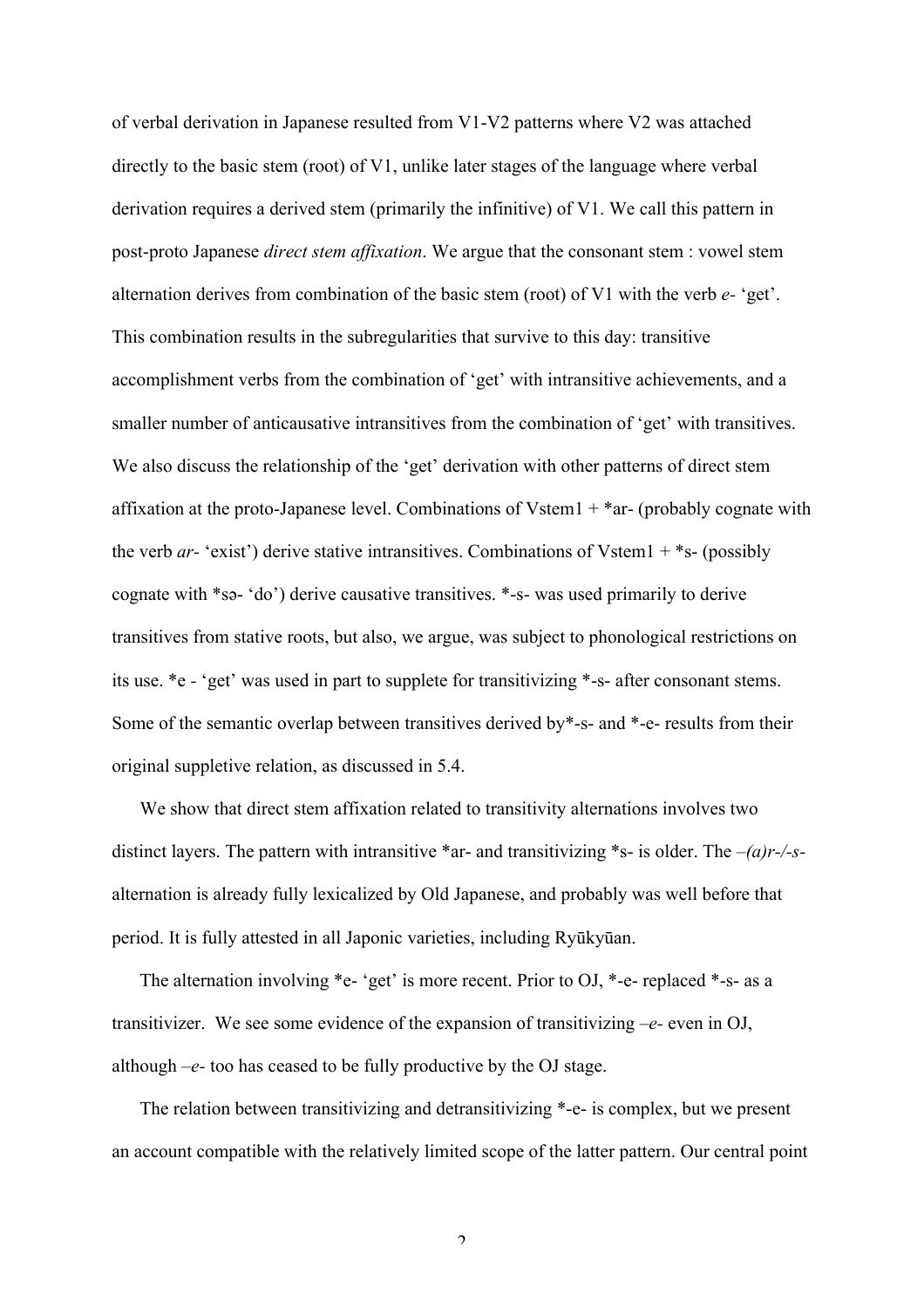is that all functions of this morpheme are compatible with well-known grammaticalization paths for 'get'.

### **1.1 Old Japanese**

For this paper we use data from the earliest attested stage of Japanese, Old Japanese (abbreviated OJ; in Japanese *jōdaigo* 上代語), which mainly reflects the language of the 8th century spoken in and around the then capital, Nara, in the Kansai region.<sup>2</sup> Texts from the OJ period also comprise material which pre-dates the 8th century, but is included in texts written or compiled in the 8th century, and also some eastern dialect material. The majority of texts from the OJ period are poetry, which is also the only written genre from the time with significant amounts of phonologically written text; needless to say, only phonographically written text can give reliable information about the actual shapes of words, and therefore about the actually attested patterns of alternation between related verbs.<sup>3</sup> We have accessed and searched the texts through the Oxford Corpus of Old Japanese (see http://vsarpj.orinst.ox.ac.uk/corpus/), an electronic annotated corpus of Old Japanese which comprises all poetic texts from the Old Japanese period, approximately 90,000 words.

#### **2. Transitivity alternations in Old Japanese**

A well known feature of the Japanese verbal lexicon is the existence of transitivity alternations associated with differences in stem shape. We briefly review the main alternations found in OJ. The same alternations are mostly also found in NJ, but the lexical distribution, frequency and balance differ in some important respects; we summarize the

 <sup>2</sup> Later periods of Japanese are as follows: Early Middle Japanese 800 – 1200 (EMJ; *chūkogo* 中古語); Late Middle Japanese 1200 – 1600 (LMJ; *chūseigo* 中世語); Modern Japanese from 1600 (NJ; *kindaigo* 近代語, *gendaigo* 現代語). See further Frellesvig 2010.

<sup>3</sup> The main poetic texts are: *Kojiki kayō* (古事記歌謡, abbreviated KK; 712), *Nihon shoki kayō* (日本書紀歌謡; 720), *Fudoki kayō* (風土記歌謡; 730s), *Bussukoseki-ka* (仏足石歌; after 753), *Man'yōshū* (万葉集, MYS; after 759); *Shoku nihongi kayō* (続日本紀歌謡; 797).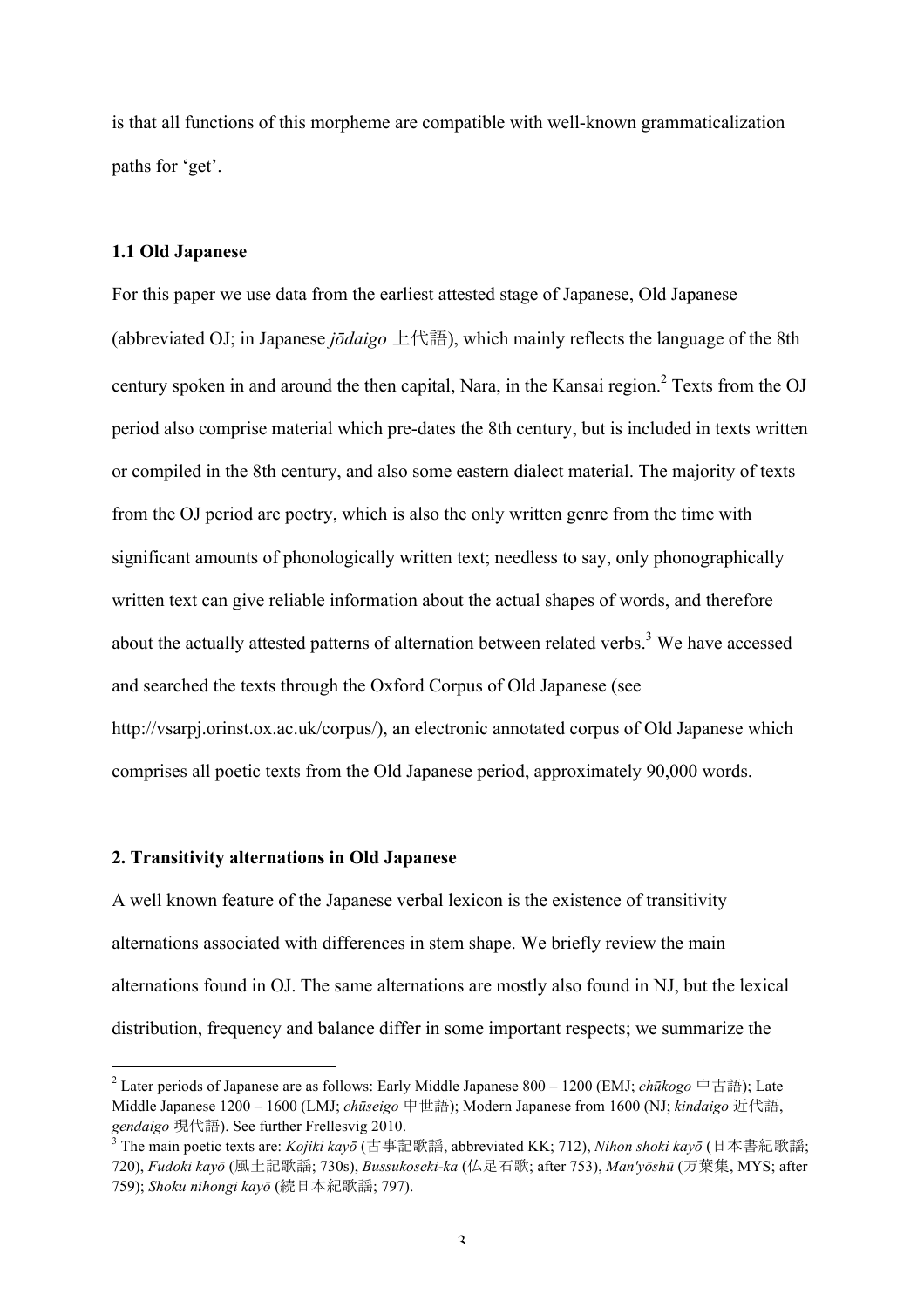distribution of the different patterns in section 2.1 below. As in NJ, some of these alternations involve derivational morphology with positively defined transitivity value, in particular transitive *-s-* and intransitive *-r-*, sometimes in alternation with simple stems, sometimes alternating with each other, e.g. (1).

| (1) | Simple        | -s- Transitive   | -r- Intransitive |
|-----|---------------|------------------|------------------|
|     |               |                  |                  |
|     | $tir-$        | tiras-           |                  |
|     | 'scatter (i)' | 'scatter $(t)$ ' |                  |
|     |               |                  |                  |
|     |               | watas-           | watar-           |
|     |               | 'make go across' | 'go across'      |
|     |               |                  |                  |
|     |               | nas-             | nar-             |
|     |               | 'make'           | 'become'         |

A pattern of particular interest involves alternations between a simple quadrigrade verb and a derived bigrade verb.<sup>4</sup> In these cases the transitivity of the members of each derivational pair is not strictly predictable from the shape of the stems, see (2).

| (2) | Quadrigrade  | <b>Bigrade</b> |
|-----|--------------|----------------|
|     |              |                |
|     | Intransitive | Transitive     |
|     | tat-         | tate-          |

 <sup>4</sup> Quadrigrade (*yodan*) and bigrade (*nidan*) refer to the two major conjugations of OJ. See Frellesvig 2010 for a description of these conjugations and OJ verbal morphology more generally. Quadrigrade and bigrade verbs are the ancestors of NJ consonant and vowel stem verbs respectively.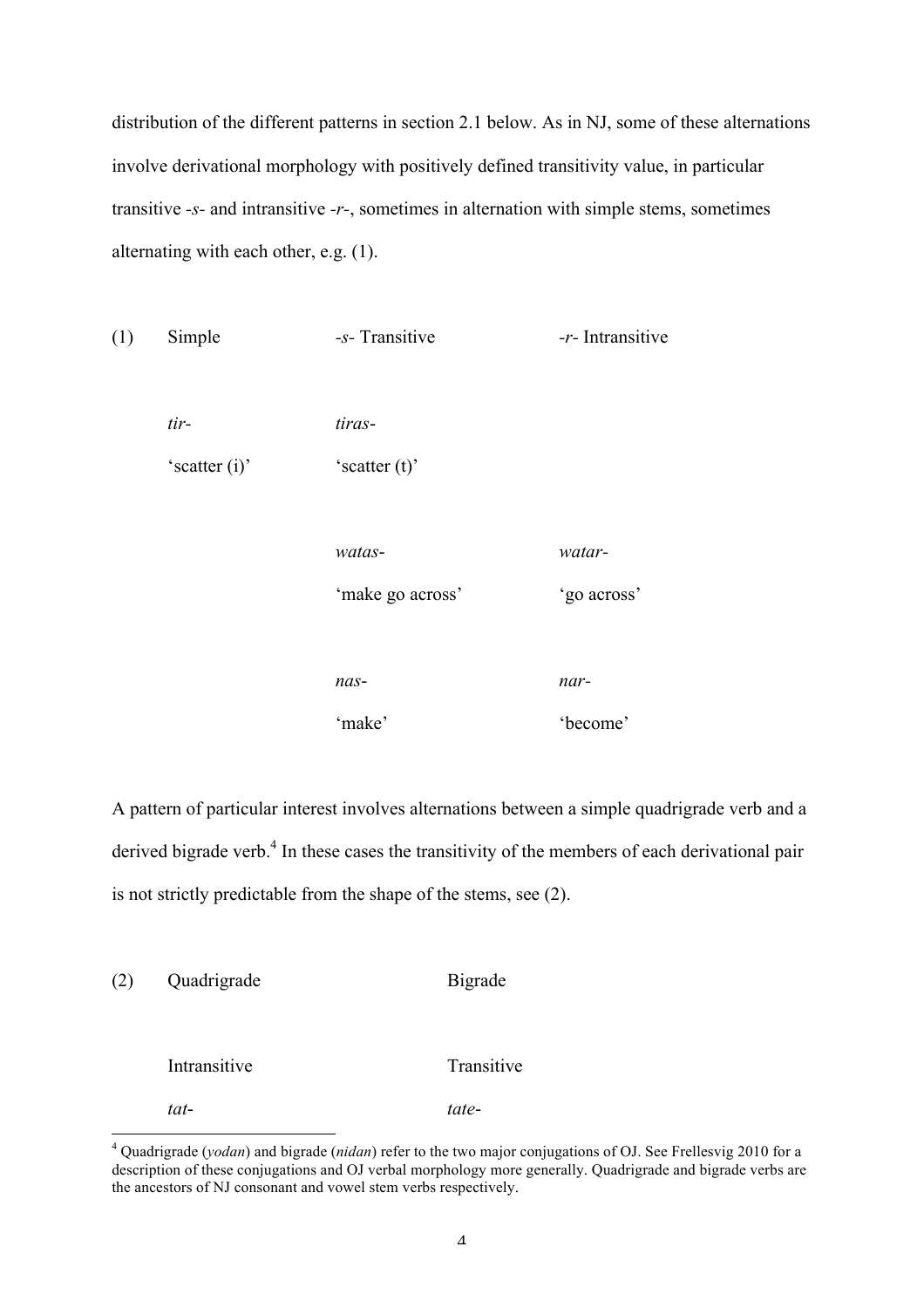| 'rise, set out' | 'raise'      |
|-----------------|--------------|
|                 |              |
| Transitive      | Intransitive |
| yak-            | yake-        |
| 'burn'          | 'burn'       |

However, of these two alternations, the one exemplified in (4)-(5), between an intransitive quadrigrade verb and a transitive bigrade verb, is the main pattern, fairly well attested for  $OJ<sub>1</sub><sup>5</sup>$ 

(4) *tat*- 'rise, set out'

| 能許 乃 宇良 奈美        |  | 多多奴                  | 日者 |
|-------------------|--|----------------------|----|
| noko no ura nami  |  | <i>tata-nu</i> pi pa |    |
| Noko GEN bay wave |  | rise-NEG day TOP     |    |

'a day when the waves are not rising in the Noko Bay' (MYS 15.3670)

(5) *tate-* 'raise (trans.)'

| 人能<br>世                         | 多都流 許等      |  |
|---------------------------------|-------------|--|
| yo no pito <i>no</i>            | taturu koto |  |
| world GEN people GEN            | raise word  |  |
| 'what people say' (MYS 18.4106) |             |  |

<sup>&</sup>lt;sup>5</sup> When citing textual examples from OJ we include original script. Our transcription is phonemic and follows the Frellesvig & Whitman system (see Frellesvig and Whitman 2008). Text which is phonographically written is transcribed in *italics* (e.g. '*noko*' in (4)), whereas logographically written text is transcribed in plain type (e.g. 'pi' in  $(4)$ ).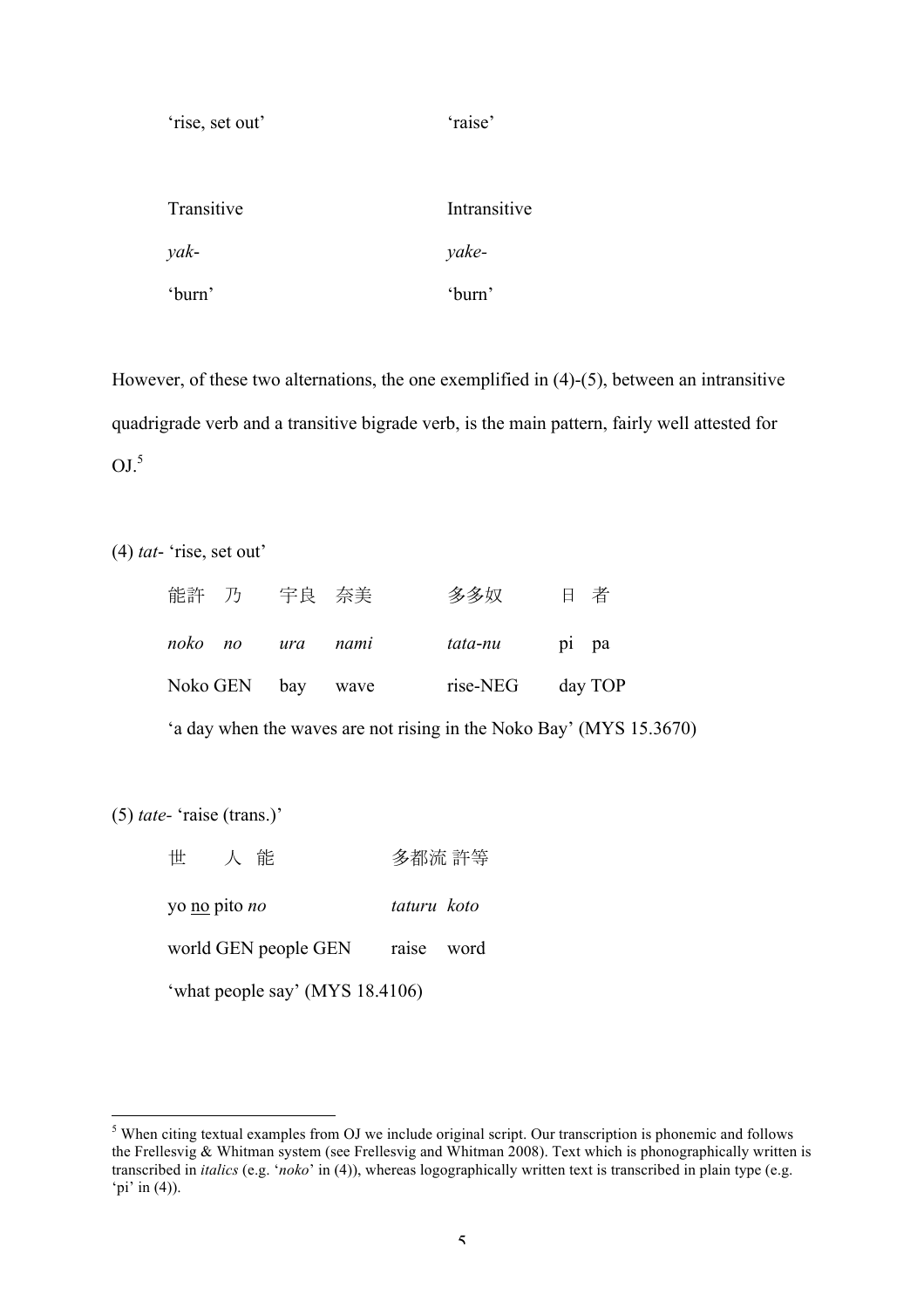The second pattern of alternation is between a transitive quadrigrade verb and an intransitive bigrade verb, exemplified in (6)-(7). However, although their number increases in following periods of the language, there are in fact only a few examples of this pattern in OJ.

(6) *yak-* 'burn (trans.)'

| 加良怒                                                | 袁  | 志本爾       | 夜岐   |  |
|----------------------------------------------------|----|-----------|------|--|
| karanwo                                            | wo | sipo ni   | yaki |  |
| karano(boat) ACC                                   |    | salt into | burn |  |
| 'burn the <i>Karano</i> boat to make salt' (KK 74) |    |           |      |  |

(7) *yake-* 'burn (intr.)'

| 夜気牟                                            | 志婆加岐                      |  |  |
|------------------------------------------------|---------------------------|--|--|
| yake-mu sibakaki                               |                           |  |  |
|                                                | burn-CONJ brushwood.fence |  |  |
| 'the brushwood fence which will burn' (KK 109) |                           |  |  |

In addition to these two morphologically simple alternation patterns, other, more frequent, alternating patterns include bigrade verbs alternating with verbs that themselves involve derivational transitivity material, for example transitive bigrade verbs alternating with intransitive *-r-* derivatives, (8), or intransitive bigrade verbs alternating with transitive *-s-*, (9).

| (8) | Bigrade transitives       | $-r$ - intransitives        |
|-----|---------------------------|-----------------------------|
|     | <i>kasane</i> - 'pile up' | <i>kasanar</i> - 'increase' |
|     | <i>tome</i> - 'stop'      | tomar-'stop'                |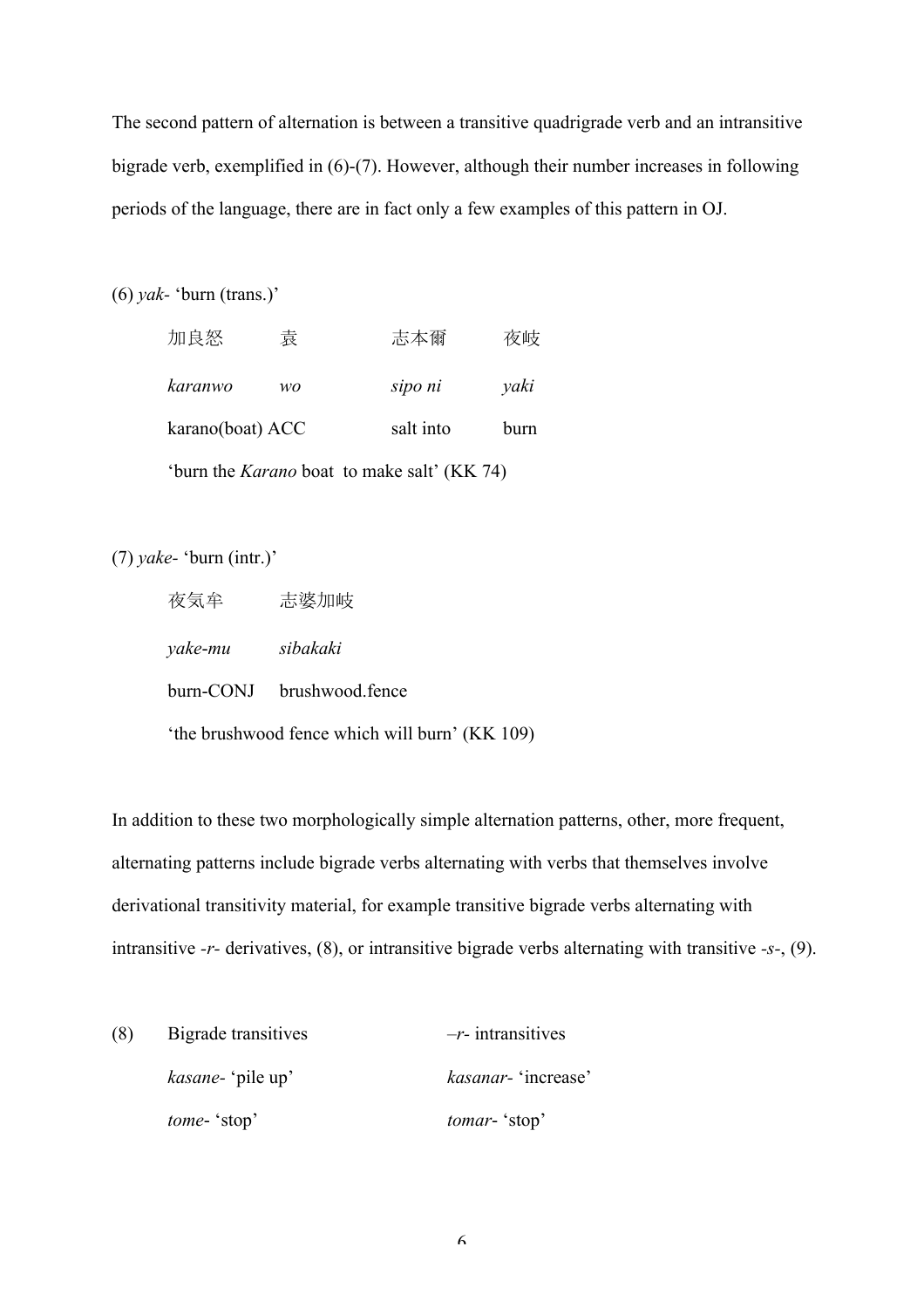| (9) | Bigrade intransitives   | $-s$ -transitives             |
|-----|-------------------------|-------------------------------|
|     | <i>ide</i> - 'emerge'   | <i>idas</i> - 'take, put out' |
|     | <i>kure-</i> grow dark' | <i>kuras</i> - 'spend (time)' |

There is also a binary transitivity alternation pattern involving intransitive *-r-* alternating with transitive *-s-*, with no bigrade verb involved.

| $(10)$ -r- intransitives | $-s$ -transitives          |
|--------------------------|----------------------------|
| <i>amar</i> - 'remain'   | <i>amas</i> - 'leave over' |

Finally, in addition to these simple, binary alternations, there are some examples of a fuller set of alternating verbs, (11), although these are very few.

| (11) | Simple quadrigrade | 'mix (intr.), buy, change (intr.)'<br>kap- |
|------|--------------------|--------------------------------------------|
|      | <b>Bigrade</b>     | <i>kape-</i> 'change (tr.)'                |
|      | $-r-$              | <i>kapar</i> - 'change (intr.), succeed'   |
|      | $-S-$              | <i>kapas</i> - 'switch (tr.)'              |

### **2.1 Lexical distribution of transitivity patterns.**

The volume of text from the Old Japanese period is not great and generalizations based on numbers must often be treated with some caution. However, as mentioned above, the distribution of the different patterns of derivation and alternation is in some respects discernibly unequal in the OJ lexicon. Based on the poetic texts in the Oxford Corpus of Old Japanese, the figures for the main binary (two-member) patterns in Old Japanese are as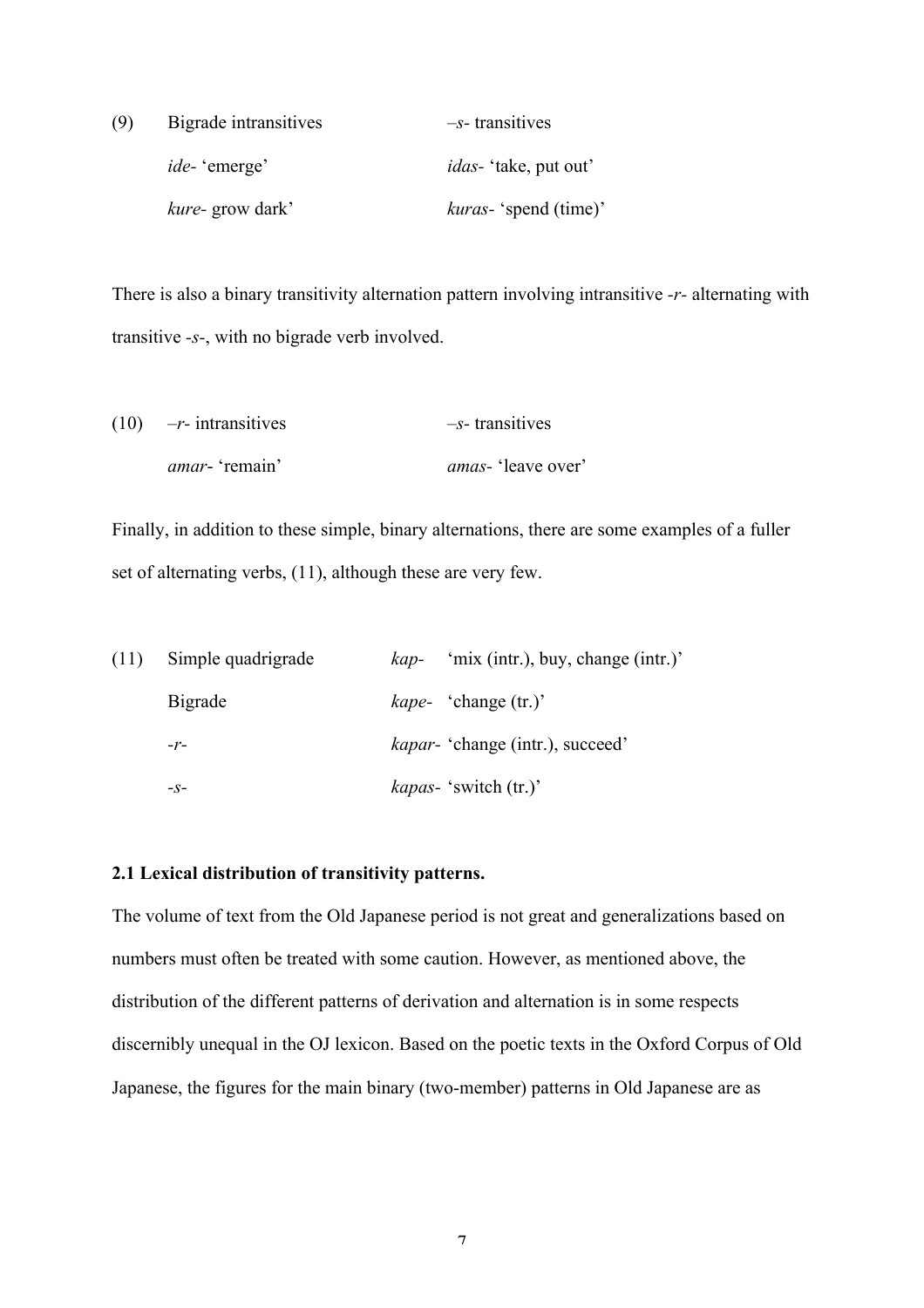follows.<sup>6</sup> The first number for each pattern is the number of alternating pairs where both members are phonographically attested; the number in brackets is the additional number of pairs where only one member is phonographically attested, but attestation of the other reflects reading tradition of logographically written text.<sup>7</sup>

a.<sup>8</sup> Intransitive...
$$
CVC
$$
 => Transitive... $CVC$ e- $23(9)$   
e.g. *tat-* 'rise, set out'  
*tate-* 'raise'

b. Transitive  $CVC \implies$  Intransitive  $CVC$  => 5 (2) e.g. *sak-* 'split it' *sake-* 'split'

c. …CVC  $\implies$  …CVCVs- 5 (2) e.g. *ter-* 'shine (v.i.)' *teras-* 'light it up (v.tr.)'

d.  $CVCe$   $\sim$   $CVCVr$ -  $6(5)$ 

e.g. *age-* 'raise' *agar-* 'rise'

e. ...CVCe  $\sim$  ...CVCVs- 7(1) e.g. *ide-* 'go out' *idas-* 'put out'

f. …CVCr-  $\sim$  …CVCVs- 8 (2)

<sup>&</sup>lt;sup>6</sup> Incidentally, there are no well-attested OJ examples of the type ...CVC => ...CVCVr-, where  $-(a)r$ - derives an intransitive verb from a transitive consonant base verb. Rather, derivations in *-(a)r-* seem first and foremost to be stative and not primarily related to transitivity.

<sup>&</sup>lt;sup>7</sup> Kuginuki (1996: 247) gives 50 OJ examples of the intransitive quadrigrade : transitive bigrade in pattern in (4-5) (his pattern I.1) and 10 examples of the transitive quadrigrade : intransitive pattern in (6-7) (his I.2). The literature includes several lists of OJ transitivity alternation patterns, including Kida (1988), but such lists usually uncritically cite verbs as attested in OJ, regardless of whether they are in fact phonographically attested in OJ or not (e.g., Narrog (this volume)).

<sup>8</sup> This pattern includes causative derivations from transitive verbs, e.g. *mot-* 'hold' => *mote-* 'make hold'.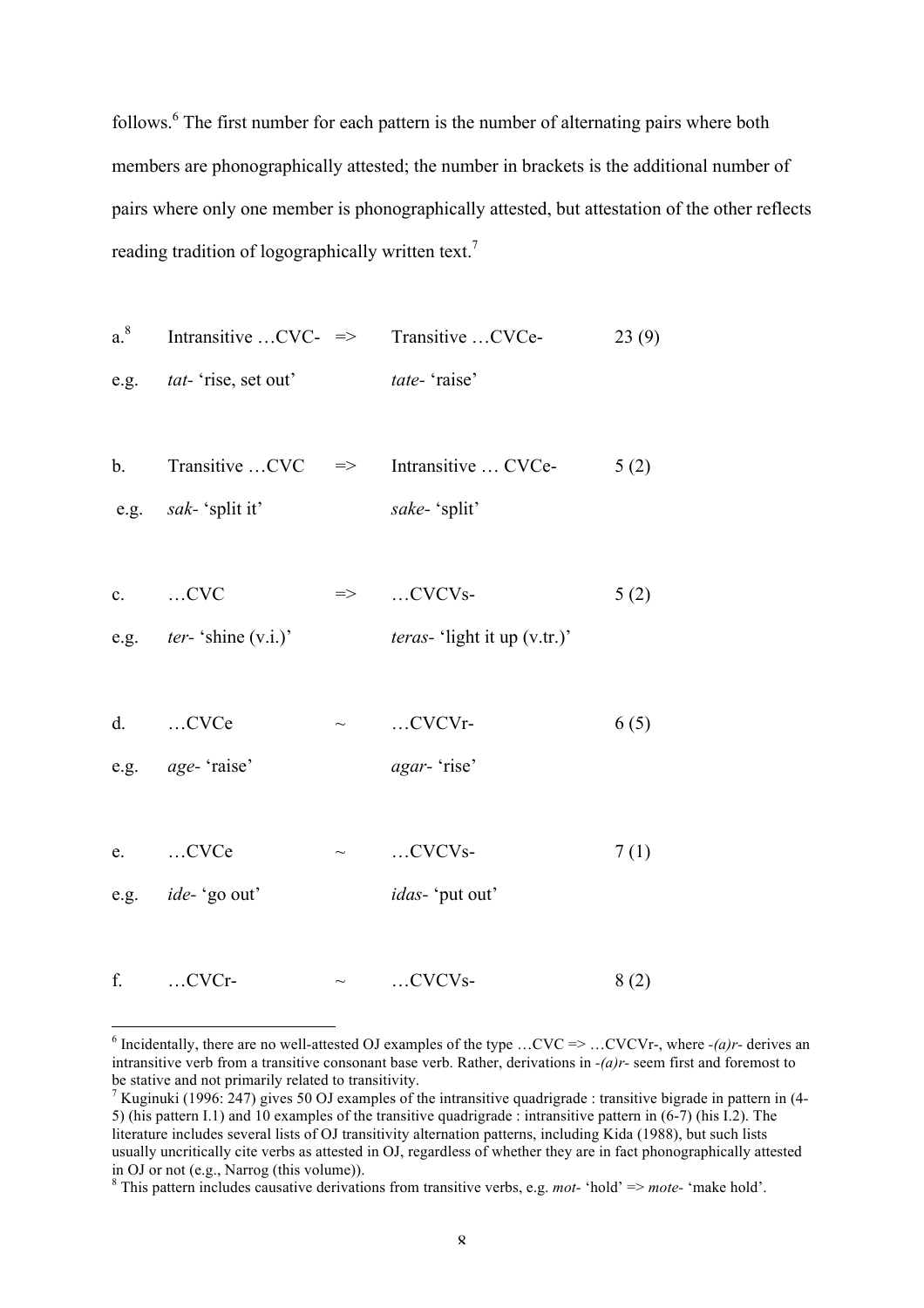#### e.g. *kudar-* 'go down' *kudas-* 'take down'

#### **3. Basic facts about the bigrade conjugation class**

Before discussing the origin of the bigrade conjugation class, and in particular the transitivity alternations involving bigrade verbs, we outline basic facts about the bigrade classes in OJ (see for details further Frellesvig 2008, 2010:96ff, and Whitman 2008). There are two distinct bigrade conjugation classes, upper bigrade (in Japanese *kami nidan* 上二段), whose stems end in *-(w)i-*, and lower bigrade (*shimo nidan* 下二段) with stems ending in *-e-*. The two subclasses are very different in distribution and with regard to transitivity alternations.

First, the lexical distribution of the three main OJ verb conjugations classes is as shown in (12). As shown, the lower bigrade class is lexically far more frequent than the upper bigrade class.

| (12) | Quadrigrade (stems ending in consonants):  | c. $75\%$ of OJ verbs |
|------|--------------------------------------------|-----------------------|
|      | Lower bigrade (stems ending in $-e$ -):    | c. $20\%$ of OJ verbs |
|      | Upper bigrade (stems ending in $-(w)i$ -): | c. $30$ verbs         |

Second, not all bigrade verbs take part in transitivity alternations. Only (but far from all) lower bigrade verbs take part in transitivity alternations with simple quadrigrade verbs, whereas upper bigrade verbs do not. Finally, it must be mentioned that the bigrade conjugation is a fairly young conjugation type in the language which emerged only fairly shortly before the OJ period (see Frellesvig 2008 for details).

#### **4. Previous accounts of the origin of the bigrade conjugation**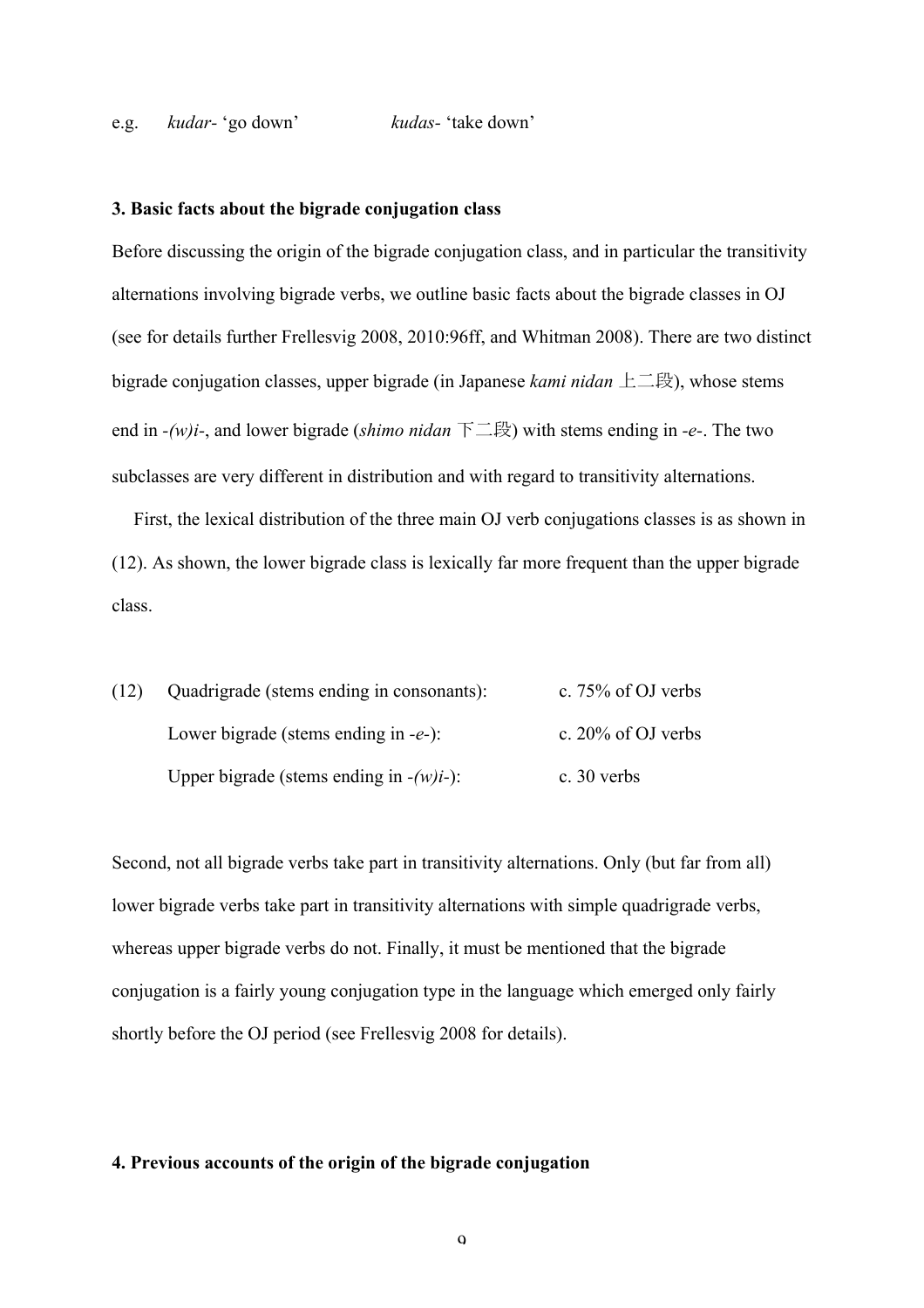A number of accounts of the origin of the bigrade conjugation class(es) have been proposed. The main previous accounts which we will mention here are by Ohno (1953; section 4.1) and Unger (1977, 4.2). See Frellesvig (2008) for a more detailed overview than the one presented here.

### **4.1 Ohno 1953**

In Ohno's (1953) seminal study on the origin of verb inflection in Japanese he proposed that the difference between bigrade and quadrigrade conjugation reflects differences in root shape, such that quadrigrade verbs reflect closed (consonant final, \*CVC-) roots, whereas bigrade verbs reflect open (vowel final, \*CV- and \*CVCV-) roots. Ohno's account has been influential, $\delta$  but it gives no account of the transitivity alternations which the bigrade verbs take part in.

#### **4.2 Unger 1977**

The first significant alternative to Ohno's account was proposed by Unger in his Yale University dissertation (available as Unger 1977/1993). According to Unger all pJ verb roots were open (of the shape  $*CV$ - or  $*CVCV$ -). On this proposal, OJ quadrigrade verbs represent a reanalysis of \*CVCV- roots as CVC-, whereas bigrade verbs reflect CV*-* and CVCV- roots augmented with a derivational morpheme whose function was to switch or flip the transitivity of the root. Unger reconstructs this morpheme, affectionately known as the 'transitivity flipper', as \*-gi, and proposes to account for the OJ shape of bigrade verbs by various sound changes (consonant loss and vowel contraction):  $*CVCV-gi$  >  $*CVCVi$  >  $CVCV$ , thereby also accounting for the transitivity alternations which bigrade verbs take part in, e.g.

 $9$  Not least in disseminating within the scholarly community in Japan the synchronic analysis of verb stems, also in NJ, as being consonant or vowel final, an analysis which cannot be expressed in the traditional *katsuyōkei* system.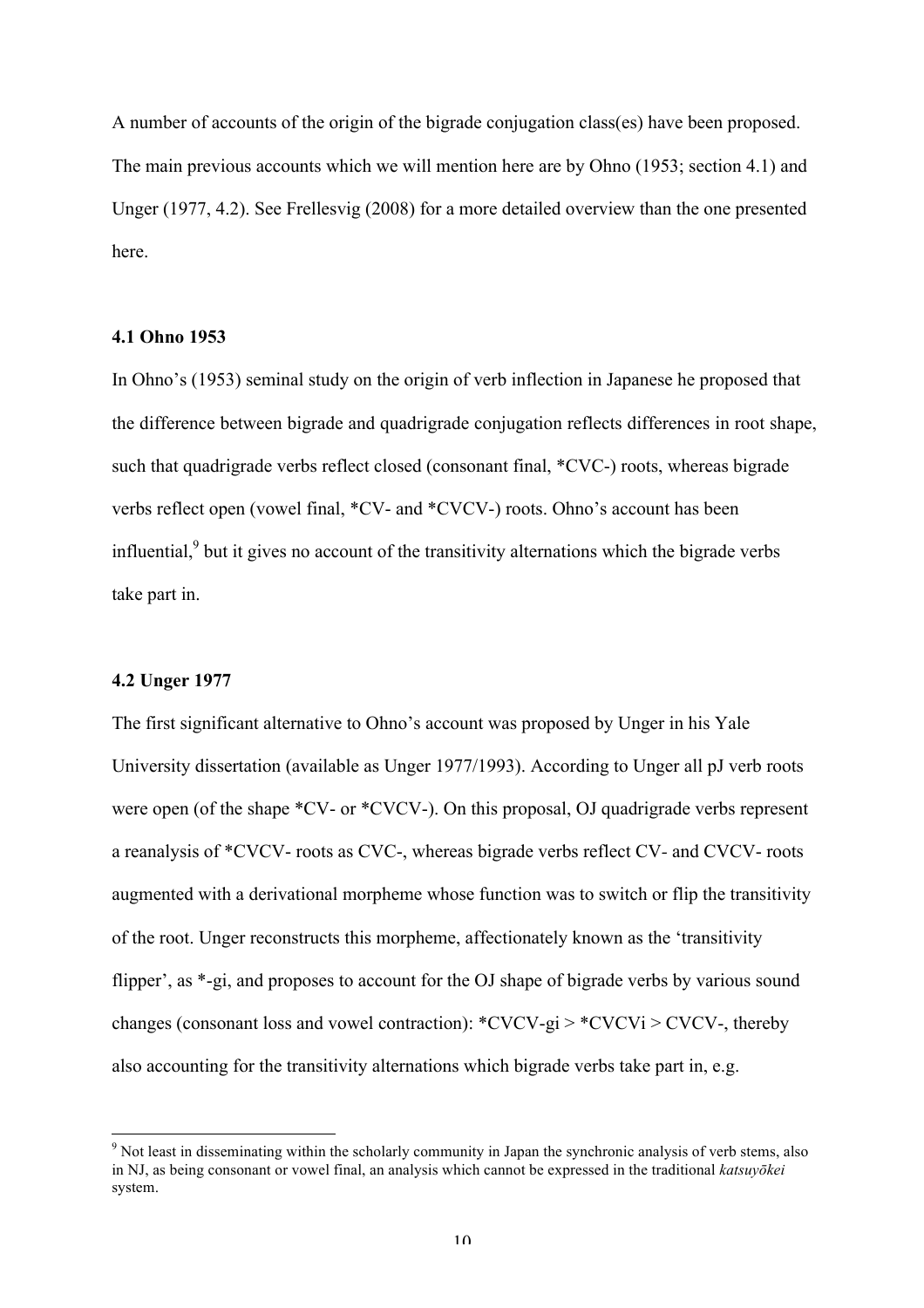(13) \*tata 'rise' + –gi- => \*tatagi- 'raise' > \*tatai- > *tate-* \*yaka 'burn (tr.)' + –gi- => \*yakagi- 'burn (intr.)' > \*yakai- > *yake-*

The proposal that bigrade vebs incorporate and lexicalize additional morphological material has become widely accepted, but both the hypothesis that all pJ roots were open as well as the proposed identity and function of the additional derivational material have since been rejected. We follow here the view that pJ roots could be both open and closed (Unger 2000, Whitman 2008 for details). More central to this paper is the observation that the 'transitivity flipper' hypothesis does not work as an account of the origin of the bigrade conjugation. Several facts tell us this: First, upper bigrade verbs do not take part in transitivity alternations with simple quadrigrade verbs, and only a minority of lower bigrade verbs do so, making clear that transitivity flipping is not an essential part of the bigrade conjugation. Second, some auxiliaries which belong to the bigrade conjugation are morphologizations of derivational suffixes with the same valency, e.g. the passive auxiliary *–re-* which diachronically derives from the intransitivizing derivational suffix *–r-*; or the causative auxiliary *–se-* which comes from the transitivizing derivational morpheme *–s-*, again showing that there is no bi-unique relation between bigrade conjugation and transitivity flipping. $10$ 

#### **5. The GET hypothesis**

We turn now to a proposal articulated by Whitman (2008), that the transitivity alternating bigrade verbs originate in the suffixation of the verb *e-* 'get' to the basic stem (or root) of

<sup>&</sup>lt;sup>10</sup>Further difficulties with the  $*$ gi "transitivity flipper" hypothesis are discussed in Whitman 2008. An additional problem raised for hypothesis by the facts discussed in this paper is that it has no account for bigrade *–e-* stems such as those in (24), which are derived from noun, not verb stems. The acquisitive hypothesis accounts for these straightforwardly.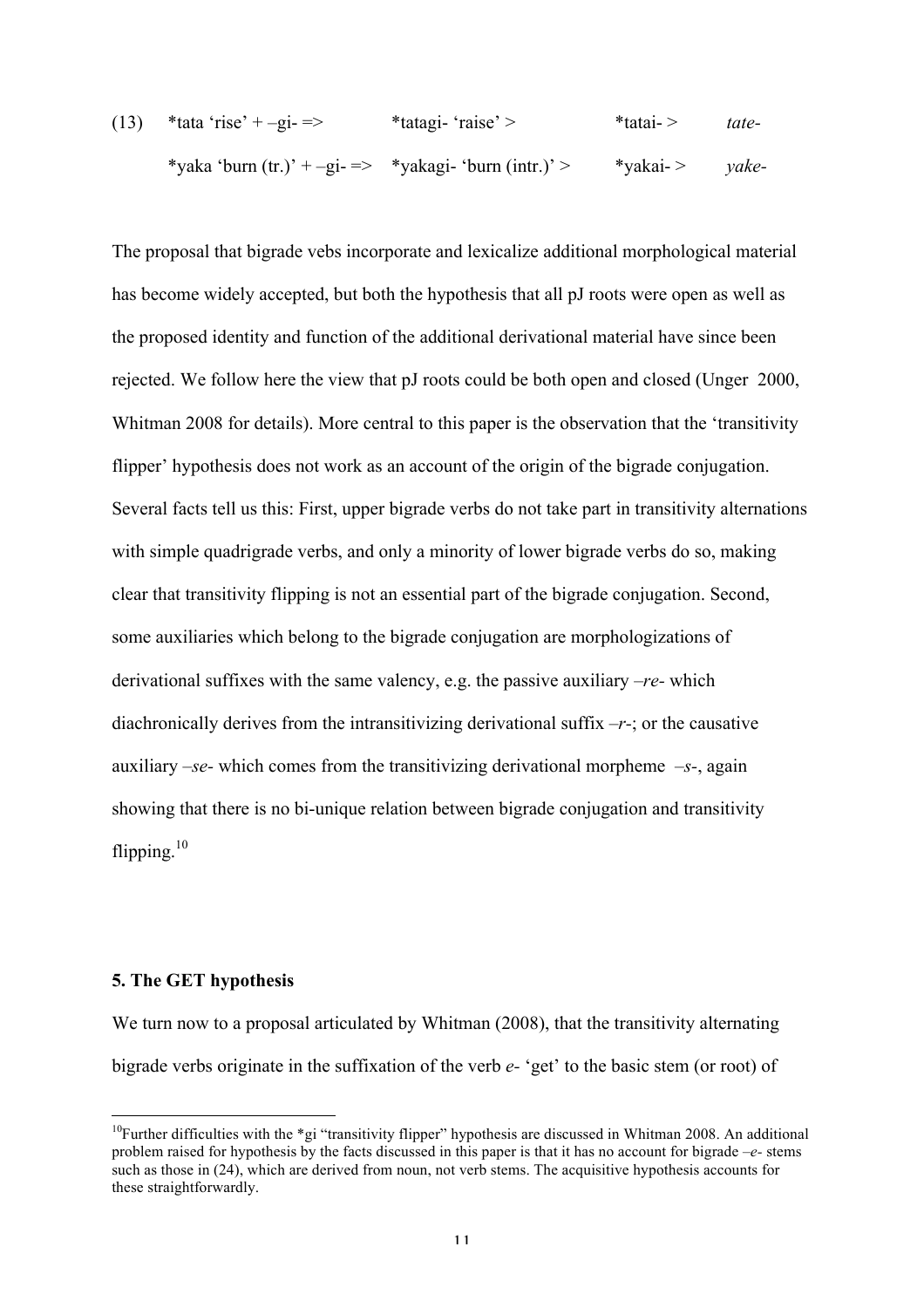quadrigrade verbs,  $11$  as in (14). It should be noted that the idea that bigrade verbs originate from \*e*-* 'get' has a long history. Both Takeda (1953) and Yoshida (1973) make this suggestion, Yoshida making the point that both the form and meaning of \*e- 'get' fit, without elaborating further.

(14) *tat-* 'rise' + *e-* 'get' => *tate-* 'raise' *yak*- 'burn (tr.)' + *e-* 'get' => *yake-* 'burn (intr.)'

### **5.1 The** *Get* **Acqusitive) Hypothesis: Form**

First of all, *e*- 'get' and other lower Bigrade verbs conjugate identically. More significantly, *e-* 'get' is identical to the ending of all lower bigrade verbs. In this sense, *e-* 'get' **is** the lower bigrade conjugation, see (15).

| (15) |                       | 'get' | 'raise' | 'burn' |
|------|-----------------------|-------|---------|--------|
|      | Basic stem $($ 語幹 $)$ | $e-$  | tate-   | yake-  |
|      | Infinitive (連用形)      | e     | tate    | yake   |
|      | Conclusive (終止形)      | u     | tatu    | yaku   |
|      | Adnominal (連体形)       | uru   | taturu  | yakuru |
|      | Exclamatory $(E$ 然形   | ure   | tature  | yakure |
|      | Imperative (命令形)      | eyo   | tateyo  | yakeyo |

### 5.1.1 Direct stem affixation

On the direct stem affixation hypothesis, *e-* 'get' attached directly to the basic stem (root) of

<sup>&</sup>lt;sup>11</sup> Frellesvig (2008) and Whitman (2008) present different accounts of the origin of the bigrade conjugation as such, but both incorporate Whitman's proposal of the origin of the transitivity alternating bigrade verbs.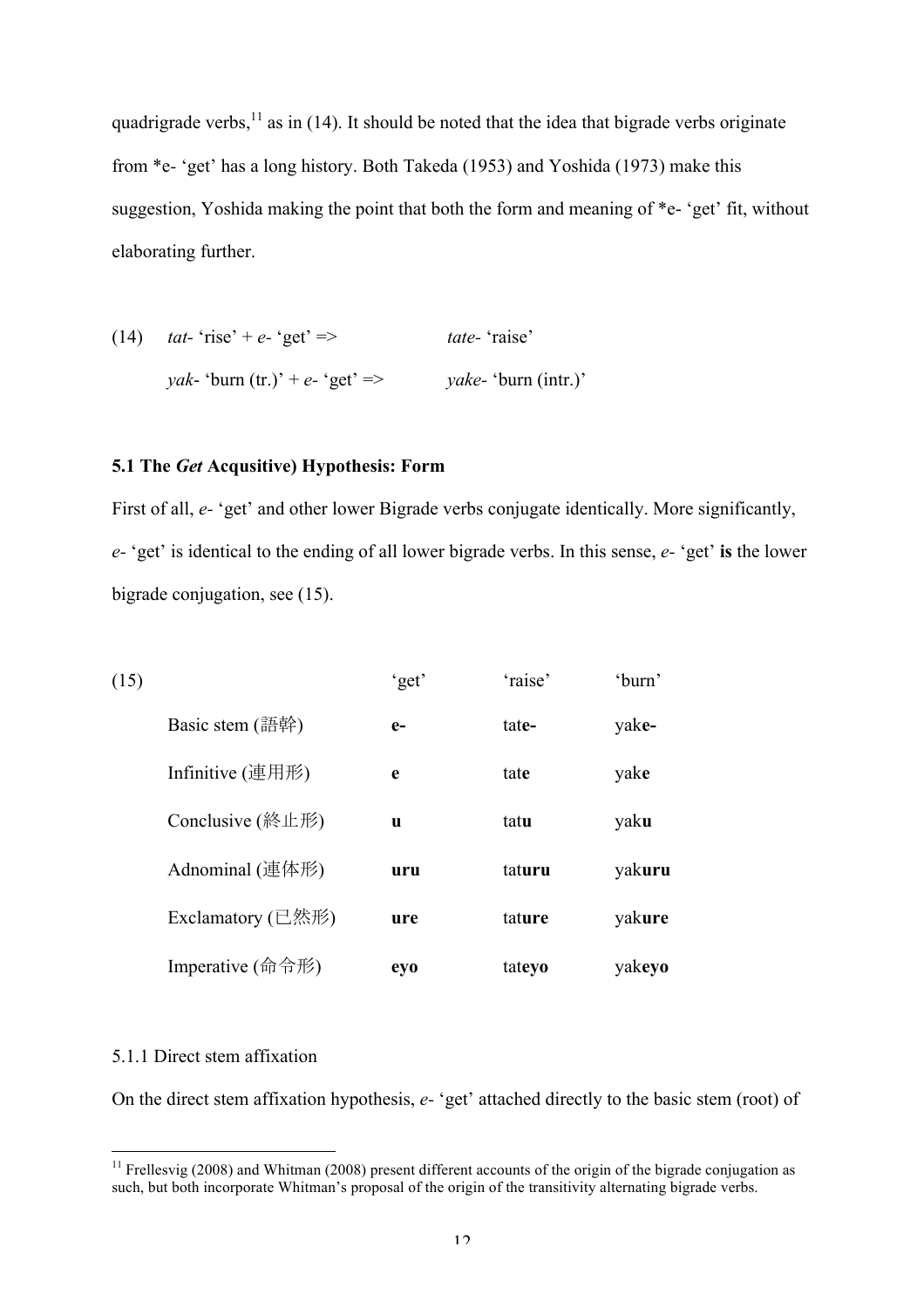another verb. This is different from most later patterns of compounding or affixation to a verb stem, where a derived stem of V1 in a V1-V2 compound generally was used. There are, however, other examples in Japanese of synchronic direct stem affixation, including (a) the affixation of the OJ stative auxiliary *-yeri* to consonant stem verbs: *sak-* 'come into bloom' + -*yeri* => *sakyeri* 'be in bloom';<sup>12</sup> or (b) in pre-OJ, affixation of the negative auxiliary \*-anu: \*sak- 'come into bloom' +  $*$ -anu =>  $*$ sakanu 'doesn't bloom' (Ohno 1953).<sup>13</sup> Our hypothesis here is that V+*e-* is a further example of direct stem affixation. We show in 5.3 that V+*e* instantiates a well-established pattern in OJ: incorporation of a secondary predicate into a main verb.

### **5.2 The** *Get* **Hypothesis: Function**

OJ *e-* functioned as a transitive lexical verb 'get, acquire', and as a potential auxiliary verb in both pre- and postverbal position. The latter two exemplify a widely attested modal development from acquisitives (see van der Auwera eta 2009), but here we are interested in the first function.

Our hypothesis requires a clarification of the meaning and structure associated with acquisitive verbs such as *get*. The syntax/semantics literature analyzes *get* as an aspectual variant of *have* (Gronemeyer 1999, Richards 2001, Harley 2004, McIntyre 2005). For the sake of explicitness, we adapt the view of Richards and Harley, that *get* decomposes into an aspectual predicate BECOME and *have*:

### (16) [AspP BECOME [*v*<sup>P</sup> Naomi has a new house]]

<sup>&</sup>lt;sup>12</sup> As is well known, the OJ Stative auxiliary *–veri* diachronically derives from contraction and resegmentation of a construction involving the ancestor of the OJ Infinitive followed by the existential verb *ari*, e.g., \*saki ari 'be in bloom' > \*sakyeri, but synchronically in OJ the morphological structure was clearly *sak-yeri*, i.e., an example of synchronic direct stem affixation.

<sup>13</sup>Negative forms like *sakanu* were later, still in pre-OJ, resegmented and in OJ had the structure *saka-nu*; see Frellesvig 2008:184f for details.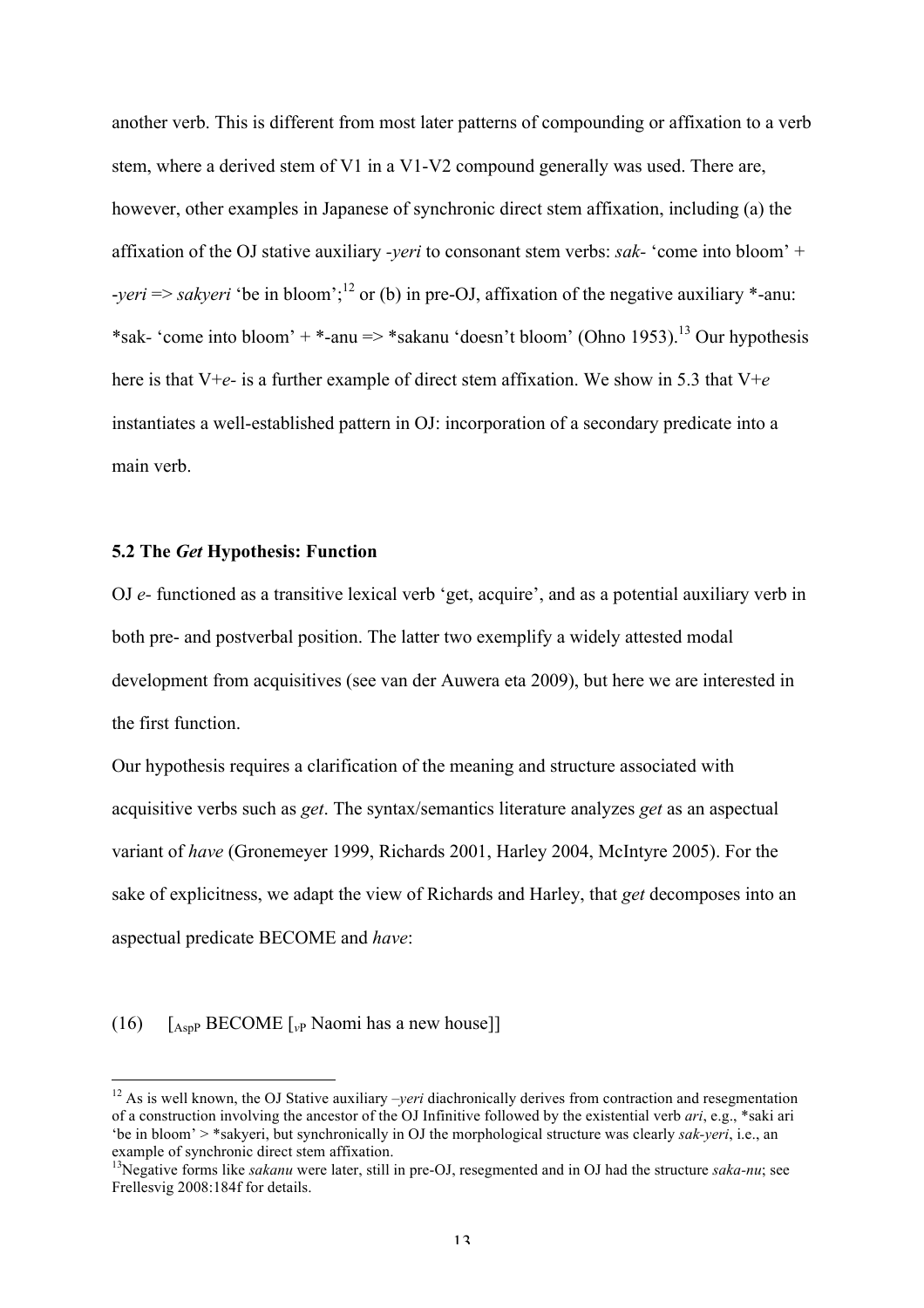'Naomi gets a new house.'

Using this basic approach, we represent the three basic meanings of *get* distinguished by Gronemeyer (1999):

- (17) a. Agentive 'obtain' AspP[BECOME <sub>*v*P</sub>[NP<sub>AGENT</sub> *v* <sub>VP</sub>[HAVE NP<sub>THEME</sub>]]]
	- b. Locative 'acquire'  $_{\text{AspP}}[\text{BECOME }$ <sub>*vP*</sub> $[\text{v }$ <sub>VP</sub> $[\text{NP}_{\text{GOAL}}$ <sub>V'</sub> $[\text{HAVE }$ NP<sub>THEME</sub>]]]]
	- c. Secondary predication '*get* NP XP' AspP[BECOME <sub>*v*P</sub>[NP<sub>AGENT/GOAL</sub> *v v*<sub>P</sub>[NP<sub>THEME</sub> [HAVE XP]]]]

(17a) is the case of agentive *get* "Naomi got a dog." (b) is the case of nonagentive "Naomi got a cold." Both of these patterns are attested in OJ, as shown by examples (18) and (19) below. Pattern (c) is the case of *get* NP plus a secondary predicate (XP), *Kei gets Naomi out of the house/drunk* and intransitive *Naomi gets drunk/out of the house*. As we show in section 6, this pattern is the crosslinguistic source of diathetic aquisitives (valency altering combinations with *get* and similar verbs of acquisition). Acquisitives combine with secondary predicates to derive patterns like transitive *get NP out of the house/drunk* and intransitive *NP gets drunk/out of the house*. The OJ lexical verb *e-* attests the secondary predication pattern in (c) as well, see (20). Thus, as an independent lexical verb OJ *e-* 'get' had all three of the basic patterns in (17).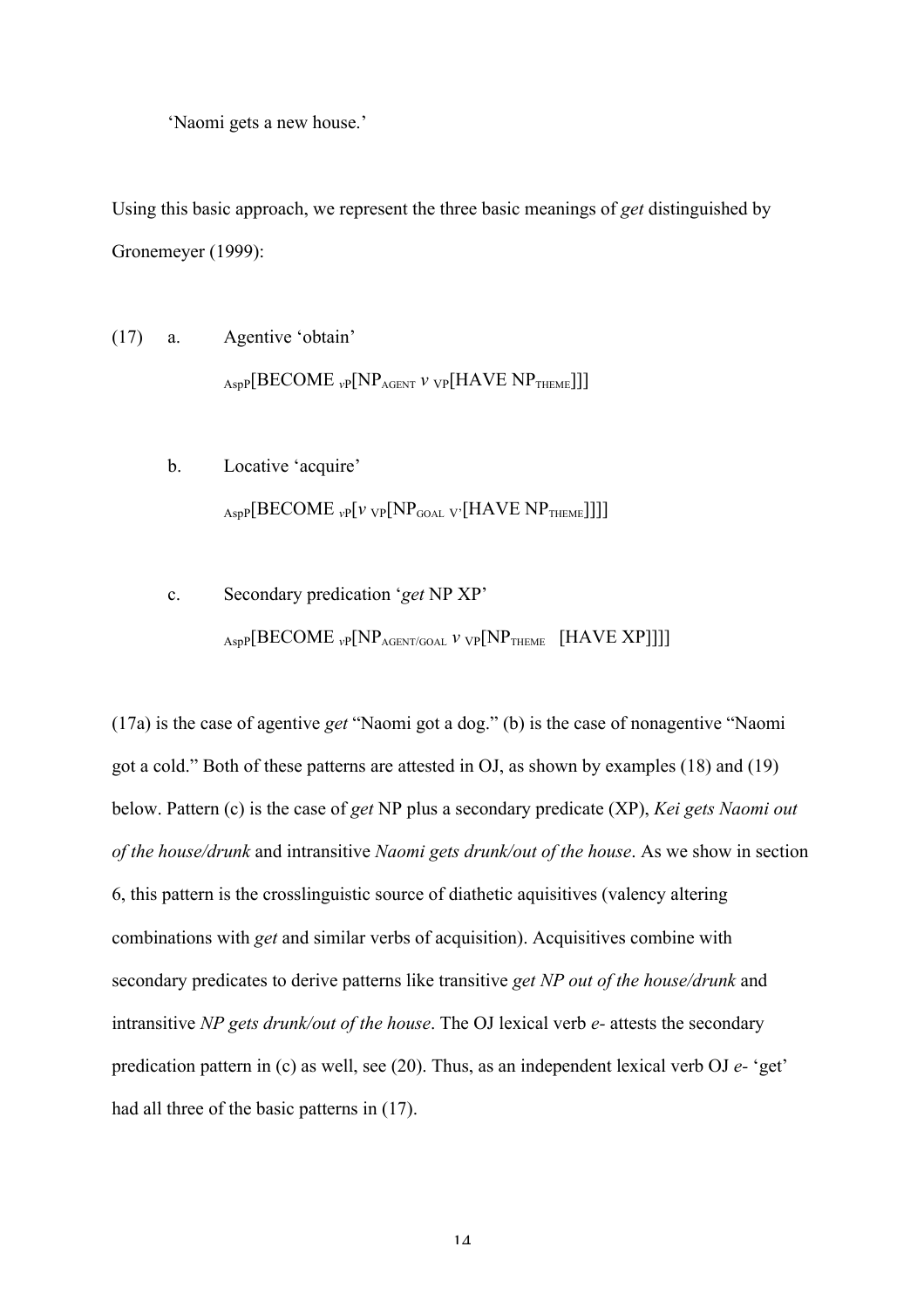(18) 須理夫久路 伊麻波 衣天之可 *suri-bukurwo ima pa e-tesika* suri-bag now TOP get-OPT 'Would that (I) had gotten a *suri* bag!' (MYS 18.4133)

(18) is agentive transitive *get*: the *pro* subject actively wants to get the bag.

(19) 山人 乃 和礼爾 衣志米之 yamabito *no ware ni e sime*-*si* mountain.PERSON GEN I DAT get-CAUS-PAST 夜麻都刀 曾 *yamadutwo so* mountain.souvenir FOC 'This is the mountain souvenir which the mountain dweller made me get (gave me)' (MYS 20.4293)

(19) is non-agentive transitive *get*: *ware* 'I' is a recipient/goal, who acquires a souvenir through the agency of the mountain dweller.

(20) 可里乎 都可比尓 衣弖之可母 *kari wo tukapi ni e*-*tesika mo* goose ACC messenger be.INF get-OPT even 'Would that I had gotten the wild geese as messengers!' (MYS 15.3676)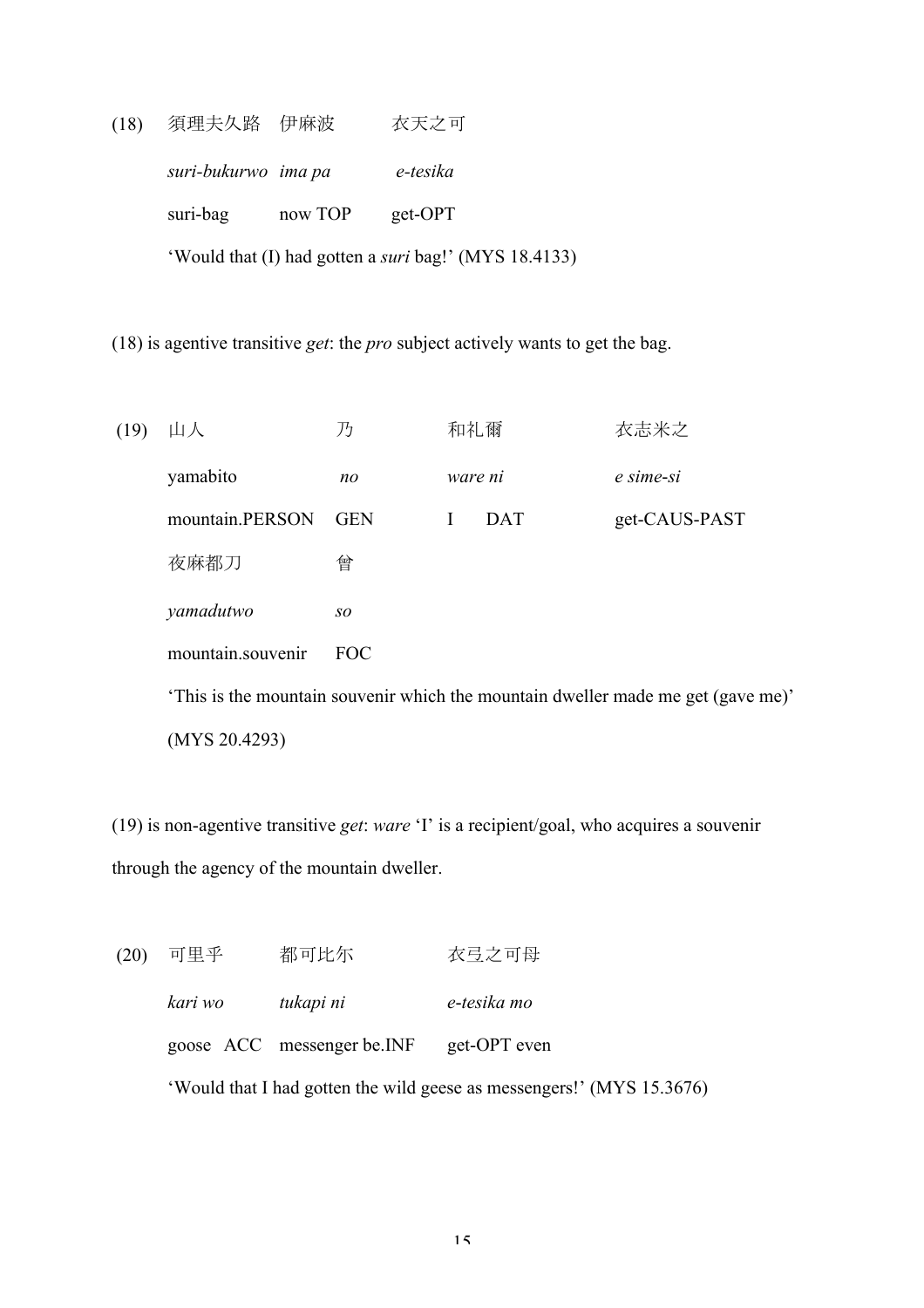(20) is agentive transitive *get* with a secondary predicate, *tukapi ni* 'as messenger'. The secondary predicate is formed from *tukapi* 'messenger' and the infinitive of the defective copula *ni* 'to be'. Note that the speaker/subject in this example does not actually want to get the geese; s/he wants to *get them to be messengers*. The sentence renders perfectly as an English *get* causative. The pattern in OJ is analytic, formed from a nominal predicate and the infinitive of the copula, but the example shows that *e-* as an independent verb continued to have the transitive secondary predication pattern of (17c) in OJ. This is exactly the pattern we want for transitivizing  $*$ e-.

# **5.3 Incorporated secondary predicates in OJ**

OJ had a second strategy in addition to the infinitive of the copula for licensing secondary predicates: incorporation into the lexical verb. For example, the noun *yoko* 'side' is incorporated in the verbs *yokosarap-* 'go sideways' and *yokotape-* 'put on its side'.14 The first verb is derived from the verb *sar-* 'go" plus the activity verb derivative *–ap-*, incorporating *yoko* 'side'. <sup>15</sup> Similar examples are *sakanobor-* 'go against the current' from *nobor-* 'climb' incorporating *saka* 'backward', and *sakapagi-* 'flay inside out', from *pag-* 'flay' incorporating *saka*.<sup>16</sup> All of these verbs involve the pattern  $NP$ <sub>THEME</sub>  $XP$  V, where  $XP$  is the secondary predicate that incorporates into the verb.

A similar pattern of incorporation can be found with secondary predicates like *kata* 'one of a pair, alone,' as in *katasik-* 'lay out alone', from *sik-* 'lay out' incorporating *kata*:

#### (21) 其呂母蘇弓 加多思吉弓

# *koromoswode kata+siki-te*

<sup>&</sup>lt;sup>14</sup> Only the first of these verbs is attested phonographically in OJ.<br><sup>15</sup> For the activity verb derivative *–ap-*, see Frellesvig 2010: 52. The basic verb *sar-* 'go, depart' does not appear with *–ap-*, presumably because it is difficult to generate an activity reading for 'go'. 'Go sideways', on the other hand, is a robust activity verb.

<sup>&</sup>lt;sup>16</sup> Only the first of these verbs is attested phonographically in OJ.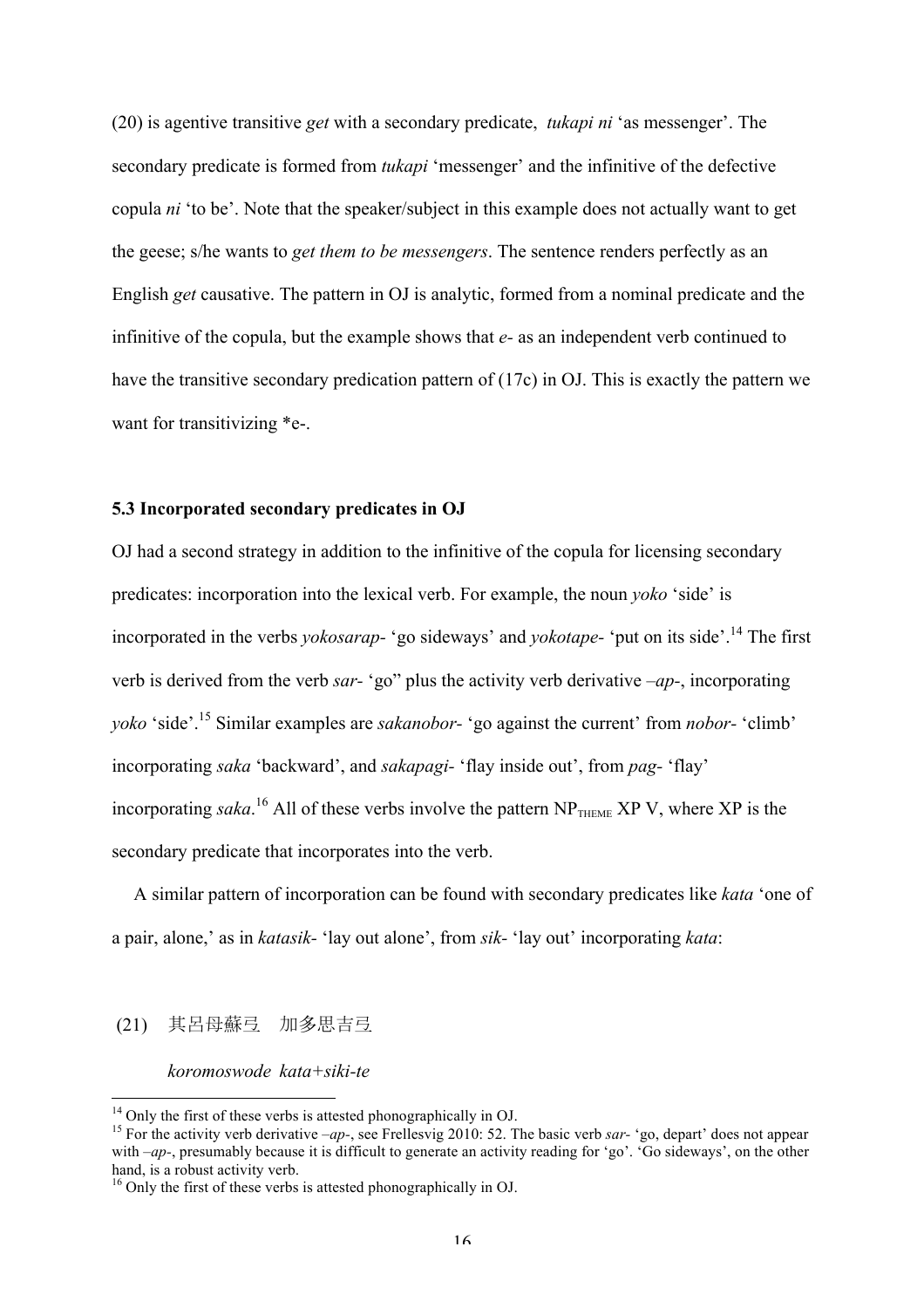*robe alone lay.out*-GER

'laying out (my) robe alone' (MYS 15.3625)

Here *kata* 'alone' is predicated of the theme obejct *koromoswode* robe.

Finally, we can find examples of uninflected adjectives as incorporated secondary predicates. Examples include *takasik-* 'administer high and grand', from *sik-* 'spread out, rule' incorporating *taka* 'high', and *takasir-* 'build, establish high and grand', from *sir-* 'know, rule' and *taka*: 17

(22) 此 山 乃 弥 高思良珠 水激 浦之宮子 kono yama *no* iya taka+*sira-su* midu tagitu taki *no* miya*kwo* this mountain GEN very tall+build-RESP water flow.fast waterfall GEN palace 'the palace in these mountains, which (the emperor) built very tall, with water running in its waterfalls' (MYS1.36)

In (22) it is the palace which is tall, just as in (21) it is the robe that is by itself. In all of the above cases, the incorporated item is predicated of the innermost argument.

Given that the lexical verb  $e$ - 'get' occurs in the transitive secondary predicate pattern of (20), we should not be surprised to find that it also occurs in the incorporated secondary predicate pattern. As we pointed out at the end of section 4, the bigrade formative *-e-* is not restricted to attaching to lexical verbs. Even among verb pairs involving a transitivity alternation one of whose members is formed with, *–e-*, the stem cannot always be traced back to a verb stem. This is particularly true of pairs built on intransitive  $-(a)r$  and transitive  $-e$ -, as in (8). Let us look at some additional examples of this type:

<sup>&</sup>lt;sup>17</sup> Only the second of these verbs is attested partly phonographically in OJ.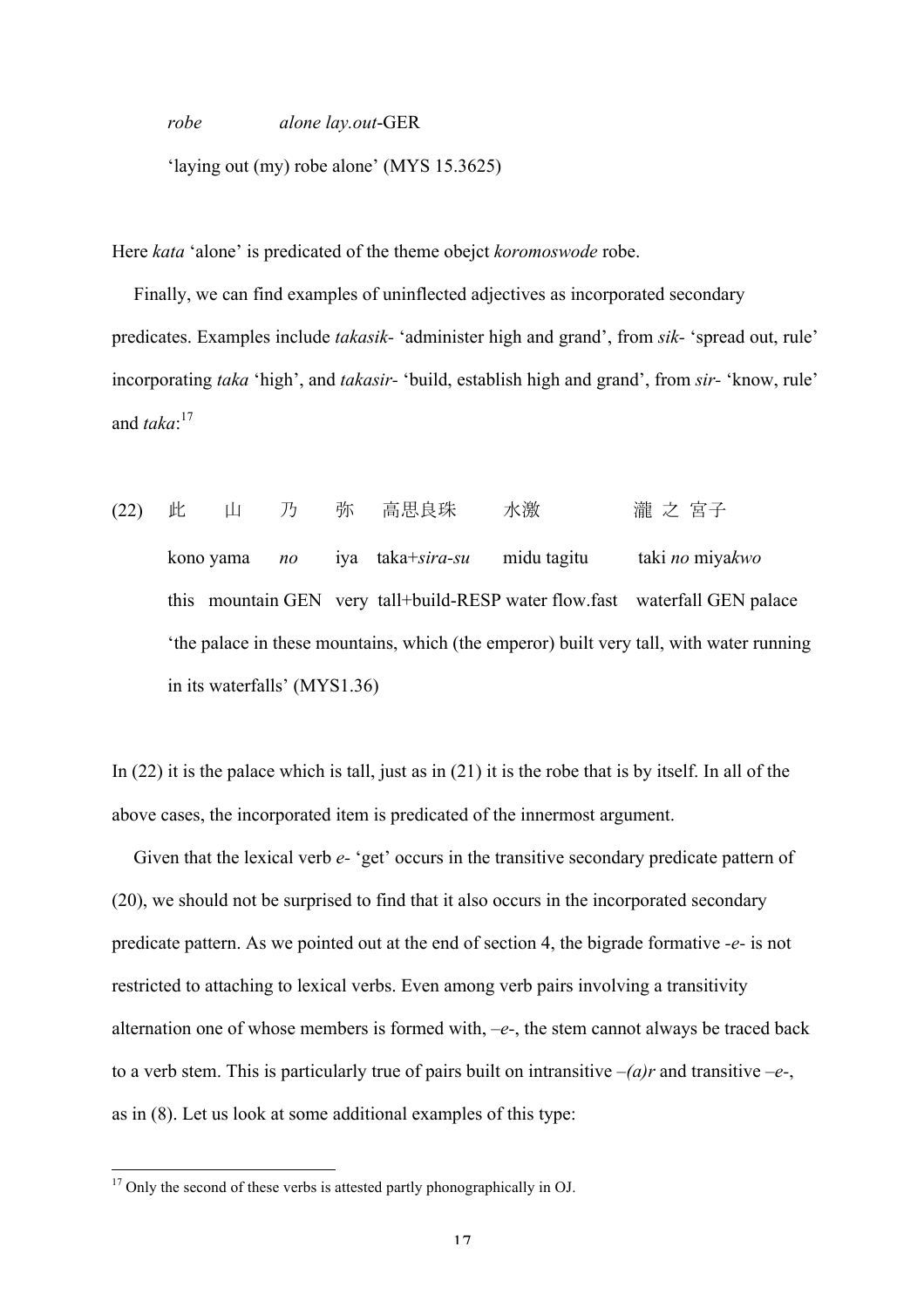| (23) | Bigrade transitives | $-r$ - intransitives    | Related stem                       |
|------|---------------------|-------------------------|------------------------------------|
|      | mage-'curve'        | <i>magar</i> - 'curve'  | <i>maga</i> 'curved, curve'        |
|      | <i>wope</i> - 'end' | <i>wopar</i> - 'end'    | wo 'tail'                          |
|      | <i>ate</i> -'touch' | $\arctan^{-18}$ 'touch' | <i>ata</i> 'span between thumb and |
|      |                     |                         | middle finger'                     |

There is no evidence for verb stems *mag-* 'curve', *wop-* 'end', or *at-* 'touch', and if such verb stems existed, it is not clear what they would mean, since the intransitive state sense is expressed by the *-r-* intransitives. Given that \*-(a)r- was the standard device for deriving stative verbs from noninflecting stems, it makes more sense to posit a noninflecting stem as the source for the pairs in (8) and (23). On this view, the source for transitive *mage-* and intransitive *magar-* is as in (24), where noninflecting stems are incorporated secondary predicates:

| (24) | <b>Stem</b>         | Bigrade intransitive                   | $-r$ - intransitive             |
|------|---------------------|----------------------------------------|---------------------------------|
|      | <i>maga</i> 'curve' | $maga + e$ - 'get a curve, get curved' | $magat-r$ - 'have a curve'      |
|      | *wop 'tail, end'    | <i>wop+e-</i> 'get an end, get ended'  | <i>wop</i> + $ar$ 'have an end' |
|      | <i>ata</i> 'touch'  | <i>ata</i> + <i>e</i> - 'get a touch'  | <i>ata-r</i> 'have a touch'     |

### **5.4 The** *Get* **Hypothesis: A diachronic scenario**

We have shown that *–e-* 'get' derived some transitivizing bigrade verbs by incorporating noninflecting stems as secondary predicates. The underlying pattern is the transitive secondary predicate pattern in (17c), synchronically attested by the OJ analytic or

 <sup>18</sup> *Atar*- 'add' is not phonographically attested in OJ.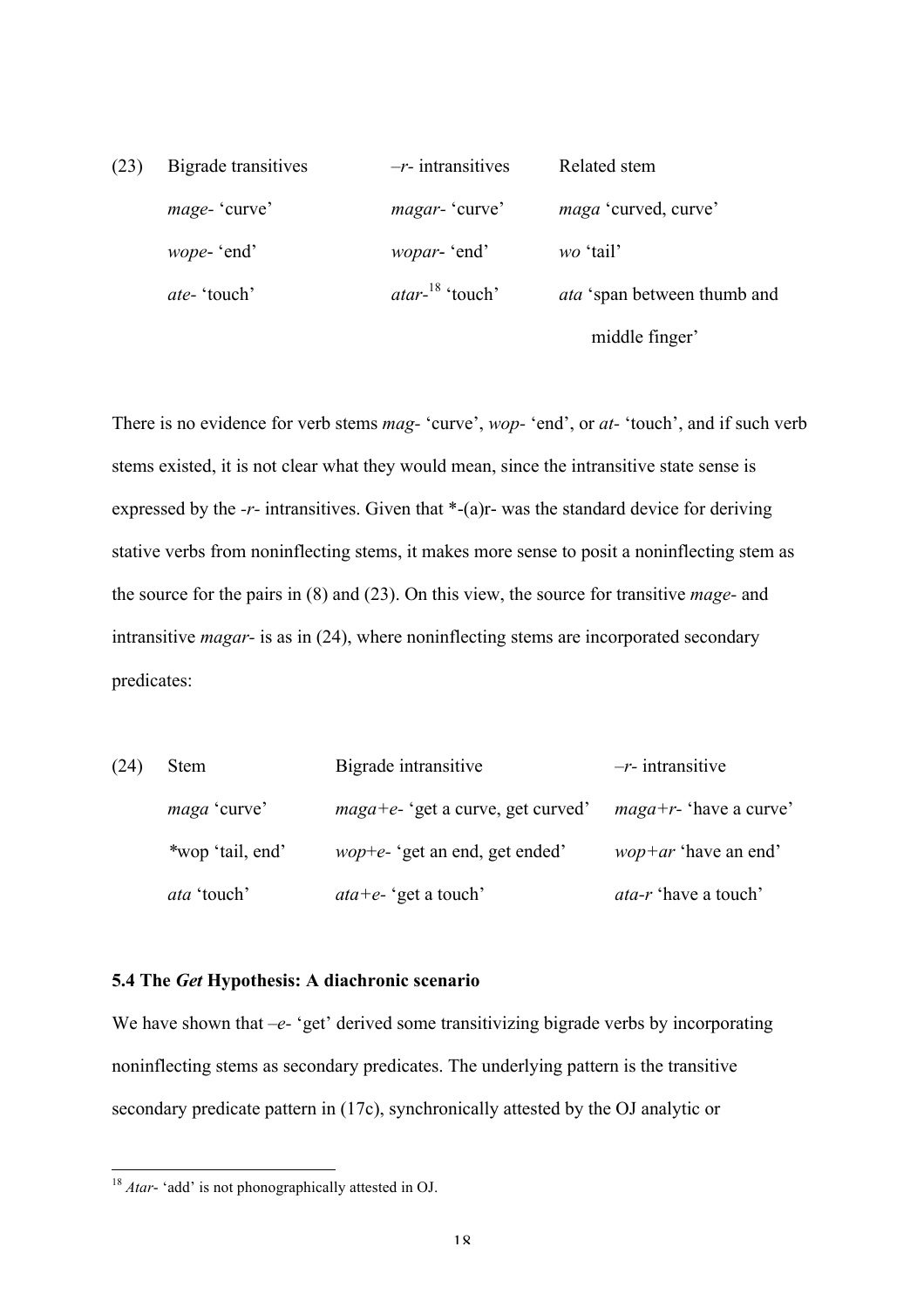nonincorporated structure in (20). It is but a short step from incorporating noninflecting stems to incorporating uninflected verb stems, the core of the GET hypothesis in (14). It is difficult to tell which derivation came first, but the typological evidence on diathetic acquisitives discussed in section (6) suggests that the pattern incorporating noninflecting (nonverbal) stems came first.

One of the biggest challenges for diachronic and synchronic analyses of the Japanese transitivity alternations is specifying the factors distinguishing transitivizing *–e-* and transitivizing *–s-* (see Jacobsen 1988, 1992 for a treatment of this opposition in NJ). From a diachronic standpoint, the difference between these two strategies is that (a) *–s-* is older (b) *– s-* is phonologically more restricted.

The *–s-* pattern appears to have been the standard way of deriving transitive verbs from uninflected adjective stems.

| $(25)$ Uninflected adjective stem $-s$ -transitive |                                 |
|----------------------------------------------------|---------------------------------|
| <i>kura</i> 'darkred'                              | kuras- 'make darkredden'        |
| <i>opo</i> 'big'                                   | <i>opos</i> - 'raise, bring up' |
| <i>ara</i> 'rough, barren'                         | <i>aras</i> -'lay waste to'     |

Examples where bigrade *–e-* derives a transitive from an adjectival root, in contrast, are nonexistent. 19

However transitivizing *–s-* appears to have been phonologically restricted. It attaches to vowel stems, such as the uninflected adjectives in (25). Since OJ disallows consonant clusters, attachment to consonant stems would have required some phonological adjustment. There is evidence that *–s-* also derived transitives from simple *r*-stems, with deletion of final /r/. This

<sup>&</sup>lt;sup>19</sup> Transitive *mage*- 'curve, bend' : *maga* 'curve(d), bent' is the only clear, potential example. But as pointed out in 5.3, *maga* was a noun, with the meaning 'curve, bend'.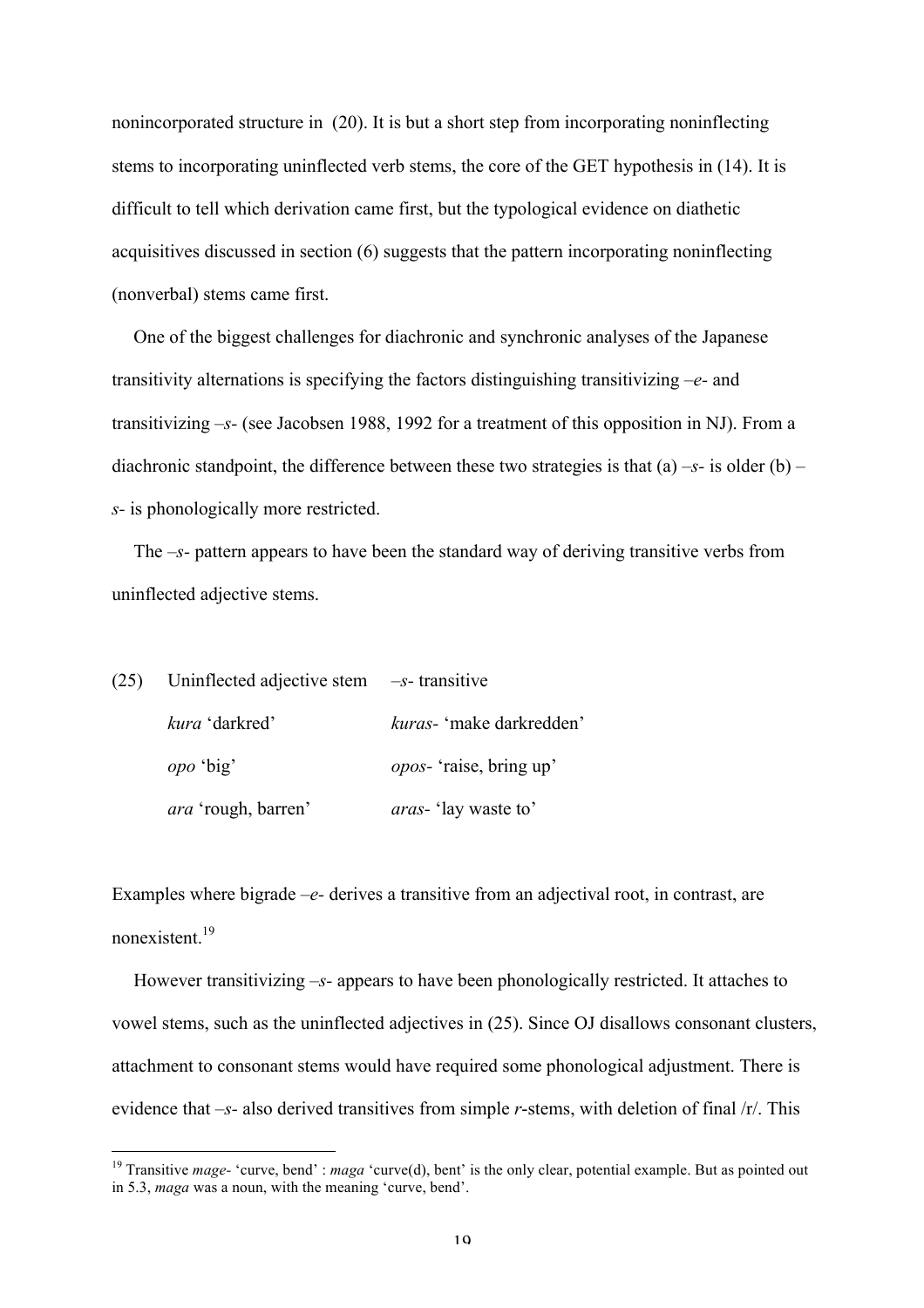is provided by examples like *yos-* 'bring near'. It is unlikely that the corresponding intransitive *yor-* 'approach' is derived, as there is no stem *yo*- in this meaning. Similar examples are *kas-* 'lend' : *kar-* 'borrow' and *tas-* 'add'<sup>20</sup> : *tar-* 'suffice, be full'.

If this idea is correct, *-s-* derived transitives in at least the two patterns in (26) in pre-OJ:

(26) Transitivization by 
$$
-s
$$
- (Pre-OJ)

\na. (CVC)V- $+s$ -> (CVC)Vs

\nb. (CVC)V- $+s$ -> (CVC)Vs

\nFor 'approach'  $+s$ ->  $yos$ - 'bring near'

The derivational option in (26b) explains the (admittedly small) number of sets in OJ involving a consonant stem, an *–r-* intransitive, and an *–s-* transitive, such as those built on *kap-* 'mix, buy, change' in (11). The root verb *kap-* is quintessentially labile, with transitive and intransitive meanings. *Kapar-* (intr.) is derived by affixation of intransitivizing \*–ar-, which gives the meanings 'change, change places with, succeed (chronologically)'.<sup>21</sup> Transitive *kapas-* is derived from *kapar-* by the process in (26b), deleting stem-final \*r before \*-s. This example shows the relationship between pre-OJ intransitivizing \*-ar- and transitivizing \*-s. The original stem \*kap- is labile. Intransitivizing \*-ar derives the intransitive meaning 'change, switch (intr.)'. Transitivizing \*-s derives 'switch (tr.)' from the latter; were *kapas*- derived directly from *kap*-, we might expect it to mean 'make buy' or 'make mix'.

Transitive *kape-* 'change (tr.)', on the other hand, directly incorporates the stem \*kap- into \*-e- 'get'. Its meaning is composed from the meaning 'change' of the original stem. This

<sup>&</sup>lt;sup>20</sup> *Tas*- 'add' is not attested in OJ.<br><sup>21</sup> Examples such as this, with a clear original CVC- root, provide good evidence that the original shape of the intransitivizing suffix was *–ar-*, identical to the stem shape of *ar-* 'exist, be'. In such cases the shape of the suffix is invariably *–ar-*. An even more compelling case is provided by examples like *tomar-* 'stop (intr.)'. The stem is a violation of the strong version of Arisaka's law, suggesting that there was originally a morphological boundary between *tom-* and *–ar*.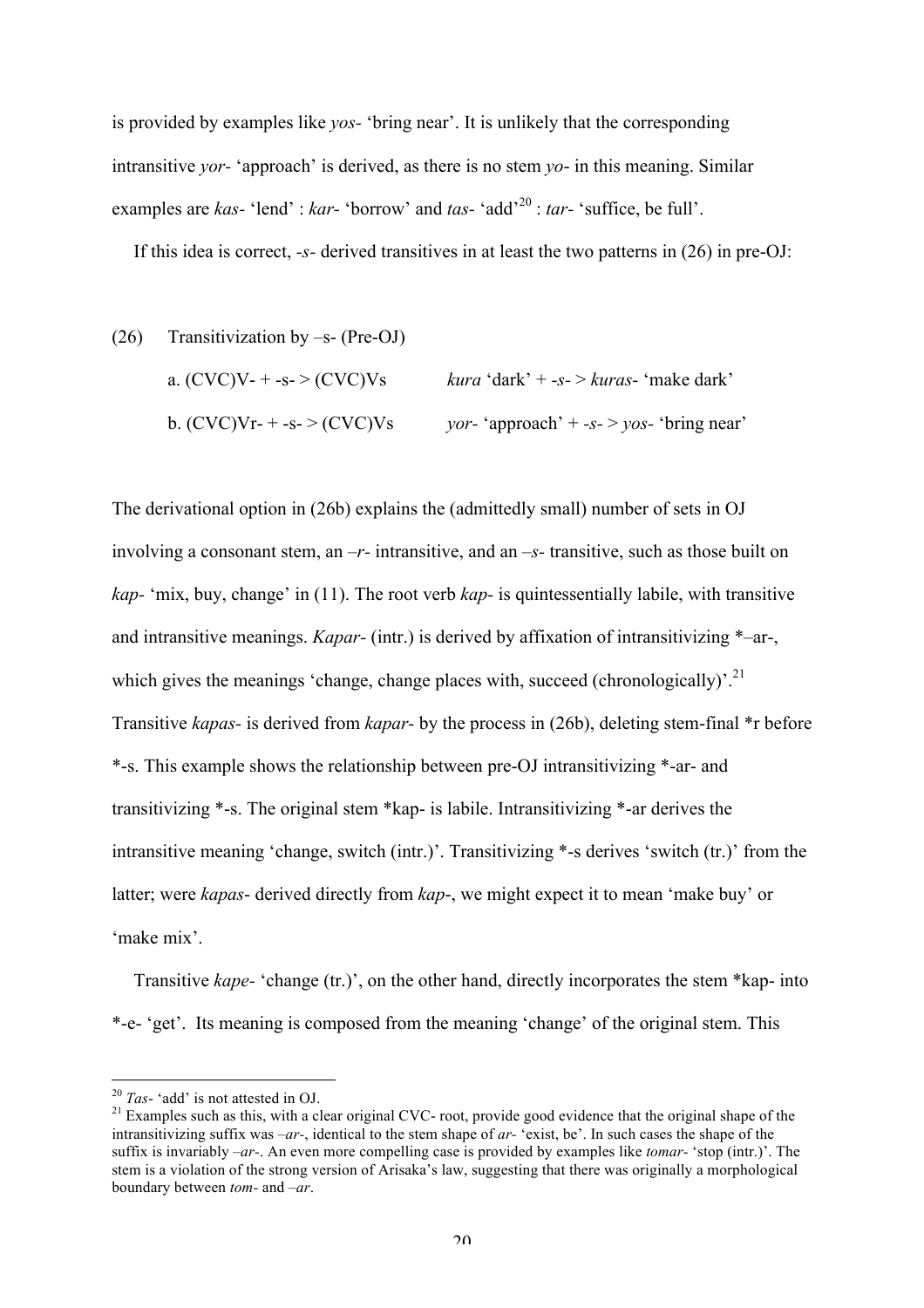example gives us a glimpse of the original division of labor between \*–s- and \*–e-: the restriction of \*–s- to vowel and –r- stems had the result that it transitivized primarily statives, particularly uninflected adjectives. Transitivizing *–e-*, on the other hand, was subject to no restriction. It therefore suppleted for \*-s as a transitivizer after consonant stems. As predicted by its origin as an acquisitive, its function was valency increasing, not merely transitivizing. Thus we find ditransitive formations in *–e-* such as *pame-* 'throw into' from *pam-* 'eat' + *-e-*, and *aduke-* 'entrust to' from *aduk-* 'take into one's care' + *-e-*.

There is a diachronic link between the original suppletive relation between \*-s and \*-e Matsumoto's (2000) argument that the distribution of transitivizing *-s* versus *-e* in Modern Japanese is phonologically, rather than semantically determined. Matsumoto observes for modern Japanese that "*-e* can be suffixed only to intransitive stems which end in a consonant. The affix *-as* is more productive… it can be placed both on vowel-final stems … and on consonant-final verbs" (2000: 181). The restriction of transitivizing *–e* to consonant stems is a direct reflex of the original suppletive pattern, where \*e- served as a transitivizer where \*-s could not attach, after consonant stems. The freer distribution of transitivizing *–as* in the modern language is a post-OJ development. As Matsumoto (2000: 181) notes, Jacobsen (1992; 264-265) lists 38 ModJ transitives in *–as* corresponding to intransitive consonant stems. However only 5 of these have phonogrammatic attestations in OJ. In some cases ModJ transitivizing *–as* has spread at the expense of OJ transitivizing *–e*, such as *nakas-* 'make cry' : OJ *nake* 'make cry' and *naras-* 'make ring' : OJ *nare-* 'make ring'.

The fact that *–e-* could attach freely to consonant stems accounts for one of the distinctive properties that bigrade transitives display at the OJ stage. Bigrade transitives function as transitivity reinforcers in alternation with transitive consonant stem verbs:

### (26) Consonant stem transitive *–e-* (Bigrade) transitive

 $21$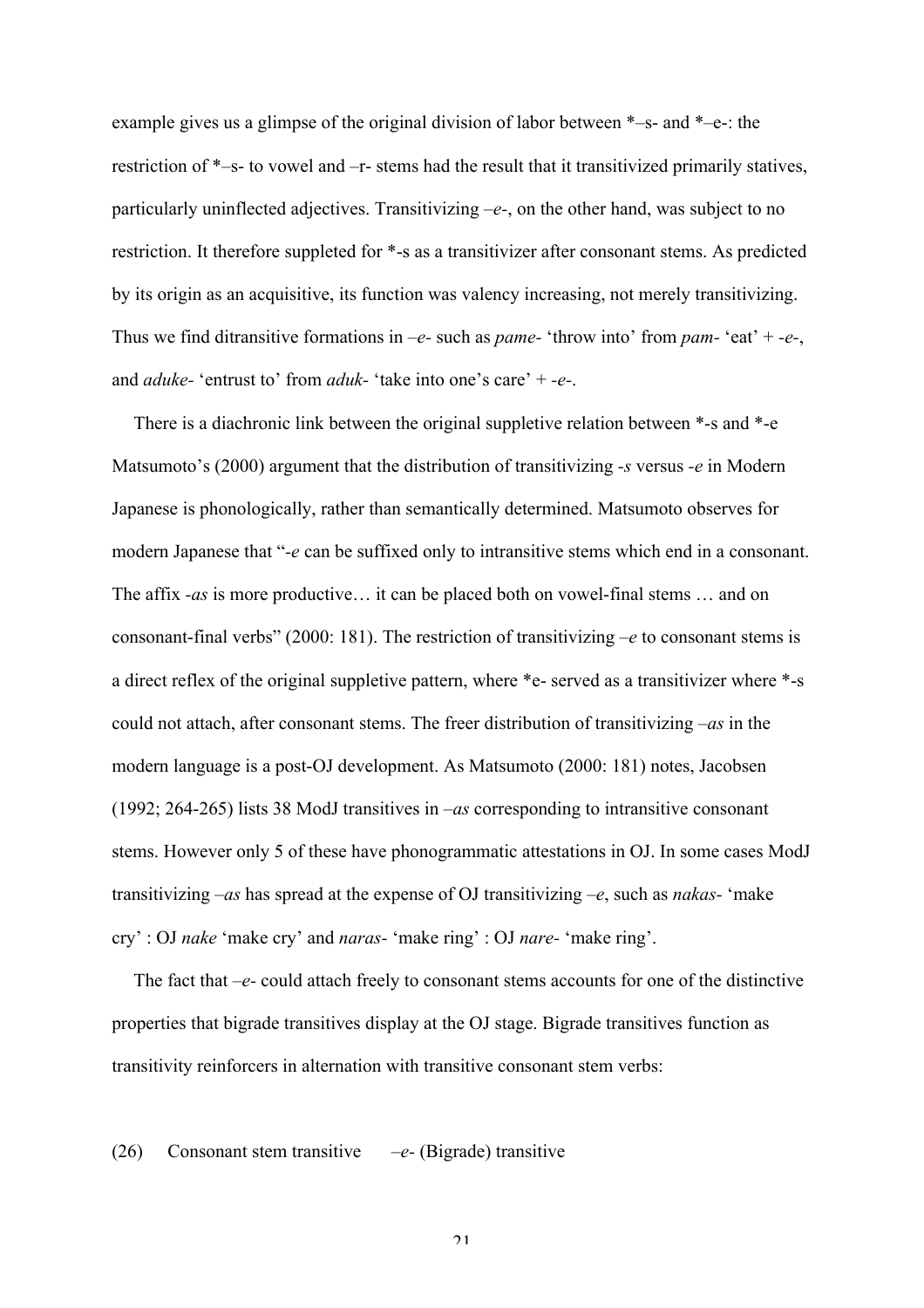| <i>kak</i> - 'hang, attach $(tr.)'$ | <i>kake</i> -'hang, attach'  |
|-------------------------------------|------------------------------|
| <i>mak</i> - 'depute'               | <i>make</i> -'depute'        |
| sak- 'expel, send away'             | sake- 'expel, send away'     |
| <i>nam</i> -'line up (tr./intr.)'   | <i>name</i> -'line up (tr.)' |

In the case of the first verb, the bigrade transitive has completely replaced the consonant stem transitive in NJ. Examples such as this suggest that *–e-* had become a salient marker of transitivity by the OJ stage. Transitivizing *–e-* also functioned to reduce the lability of verbs such as *kap-* and *nam-* 'line up'. The transitive ('buy') and intransitive ('mix, change') meanings of *kap-* are certainly related to an original meaning 'change', unspecified for transitivity, but with the development of bigrade *kape-*, the transitive meaning of *kap*specializes to 'buy'.

The final question to be clarified under the GET hypotheis is the genesis of the quadrigrade transitive : bigrade intransitive pattern in (6-7). The typological evidence we consider in section 6 suggests that diathetic acquisitives first produce the transitive (causative) pattern from the transitive secondary predicate source in (17c). The intransitive pattern arises as a result of suppressing the goal argument in the transitive pattern.

The Japanese historical and diachronic evidence is consistent with this scenario. As we saw, the intransitive bigrade : transitive quadrigrade pattern is rare in OJ (cf. section 2.1). Comparative Ryūkyūan evidence indicates that this pattern may not be reconstructible to proto-Japanese. For example, while transitive *yak-* 'burn (tr.)' and *tak-* 'burn/cook (tr.)' have corresponding verbs in Yonaguni (Ikema 2003) and prewar Yaeyama (Miyara 1930), their bigrade intransitive counterparts appear to be unattested.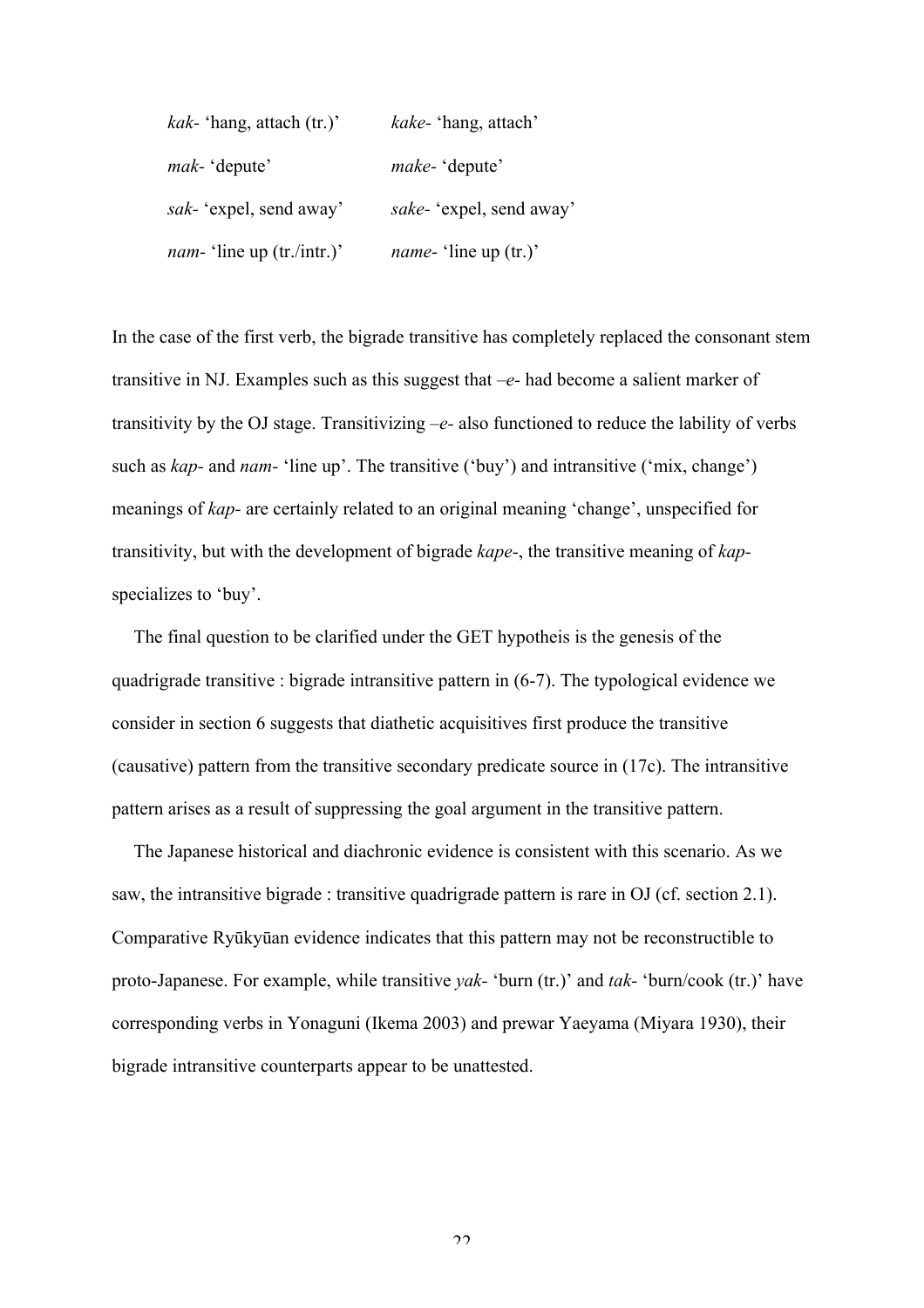Pairs such as *kure-* 'grow dark' and *kuras-* 'spend (time)' suggest a scenario for the development of the intransitivizing function. These verbs coexist with the adjectival root *kura-* 'dark'. Similar examples are:

(27) Adjective root Bigrade intransitive *–s-* Transitive *kura* 'bright' *kure-* 'grow dark' *kuras-* 'pass the day, make dark' *ara* 'rough, barren' *are-* 'become rough' *aras-* 'lay waste'

Despite the difference in transitivity, the meaning of the bigrade and *–s-* transitive is quite close:

- (28) 晝羽裳 浦不樂 晩之 piru *pa mo* urasabwi kura*si* day TOP also sadly darken '(I) spend the day sadly' (MYS 2.210)
- (29) 日能 久礼由氣婆 家乎之曽 於毛布 pi *no kure yukeba* ipye *wo si zo omopu* day GEN darken go.when home ACC EMPH FOC think 'When the day ends I think of nothing but my home.' (MYS 17.3895)

In transitive (28) the experiencer is realized as a *pro* subject; in intransitive (29) the experiencer is suppressed and the theme is realized as subject. The bigrade intransitivizing pattern in (6-7), which as we noted above is rare in OJ and appears not be reconstructable to proto-Japanese-Ryūkyūan, may be the result of analogy with suppressed experiencer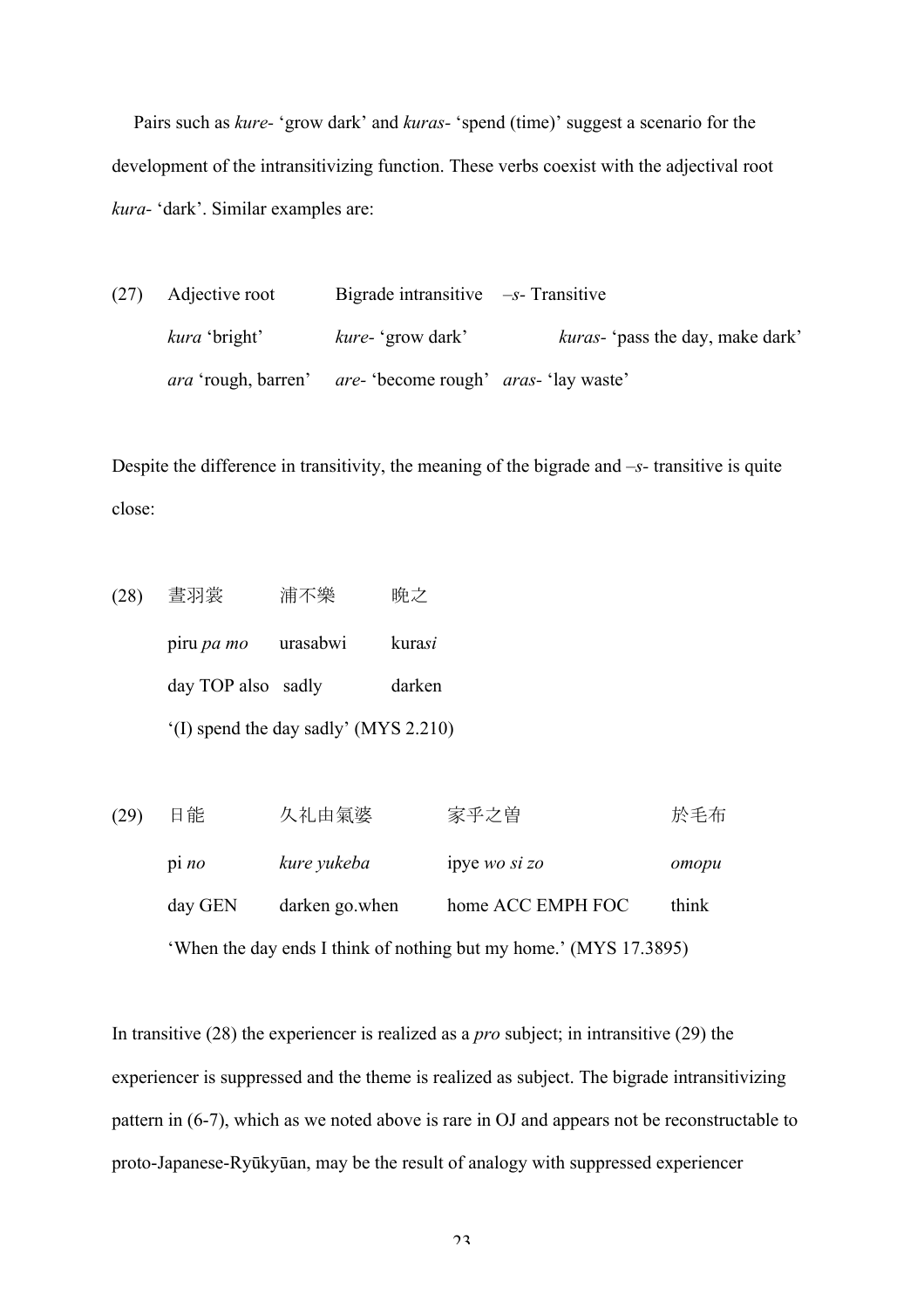intransitives like (29). This idea is supported by the fact that OJ examples of intransitiving bigrades such as *yake-* 'be burned' often appear as psychological predicates, parallel to (29) 22:

(30) 所焼 吾 下情 yakuru wa ga sita.gokoro burn.ADN 1P GEN under.heart The bottom of my heart burns.' (MYS 1.5)

Summarizing, bigrade transitives are the product of the incorporation of a secondary predicate into the verb \*e- 'get'. The first instance of this type are likely to have involved noninflecting secondary predicates, as in (24). Combination of the lexical verb with secondary predicate XP to derive a causative with the meaning 'get NP to XP' survives into OJ (20). The secondary predicate + *-e-* pattern is extended to uninflected verb stems, the main pattern attested in OJ. Suppression of the nonagentive experiencer/goal in secondary predicate + *-e-* results in bigrade intransitives such as (30).

# **6. Typology**

A survey and review of the treatment of the Japanese transitivity alternations in the typological literature is provided by Narrog (this volume, 2007a, 2007b). Narrog makes the important point that the two most influential studies in this line of research, Haspelmath (1990) and Nichols et al (2004), reach opposite conclusions about whether Japanese is a "primarily transitivizing" or "primarily detransitivizing" language. These conflicting results

 $22$  This attestation is not phonographic.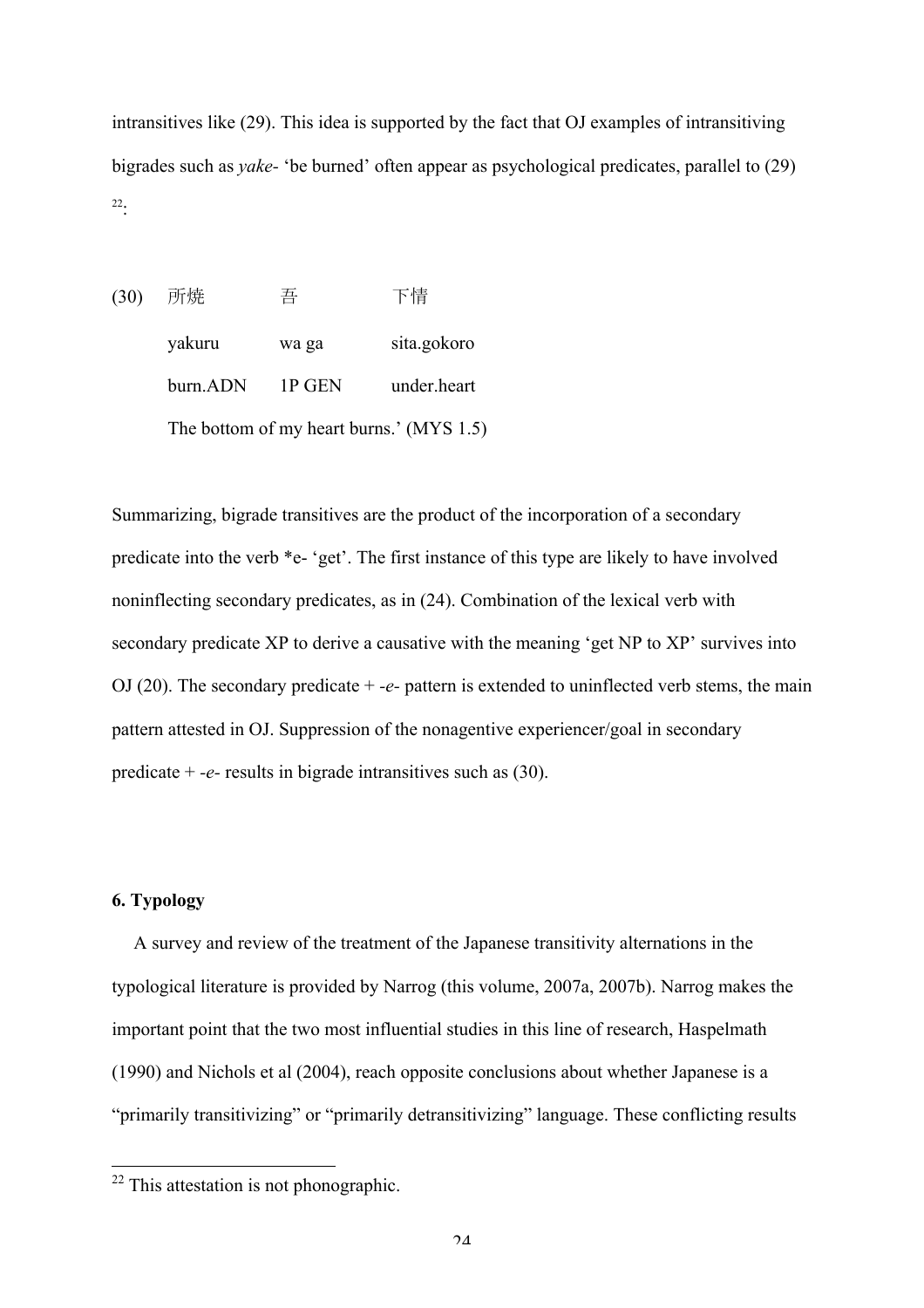highlight the risks inherent in "whole language typology" classifications without detailed analyses of the language in question. From the standpoint of such an attempt as applied to Japanese, classification of Japanese as primarly "transitivizing" or "detransitivizing" obscures two facts: (i) two of the widely cited formations, intransitive  $-(a)r$  and transitive  $-s$ , for the most part derive verbs from noninflecting stems, not other verbs (ii) the third formation, in *–e-*, has both transitiving and intransitivizing outcomes because this is a typical development of 'get', the lexical verb from which it is derived.

Our typological focus here is on the crosslinguistic behavior of acquisitives, formations based on verbs of acquisition such as 'get'. Taking *e-* 'get' as the source for the bigrade transitivity alternations fits the general pattern of **acquisitive** derivations (van der Auwera et al 2009). These divide into two basic types, modal derivations (such as the potential function of *e-* in OJ) and diathetic derivations. The later involve a change in valency, either transitivizing or detransitivizing. Below we give just a few broadly distributed examples.

#### (31) Diathetic Aquisitive Derivations

- a. Estonian *saama* 'get' causative (Tragel and Habicht 2012: 1385) Sa-i-n saapa-d pori-st puhta-ks. Get-PST-1SG boot-PL mud-ELA clean-TRAN 'I got the boots clean of mud.'
- b.Southern Min *chhoa7* causative < 'haul' 拽 (Chen 2008) 只 景 拽 人 憔悴 Chi2 keng2 chhoa7 lang5 chiau5-chui7. this scene pull people emaciated 'This scene makes people emaciated.'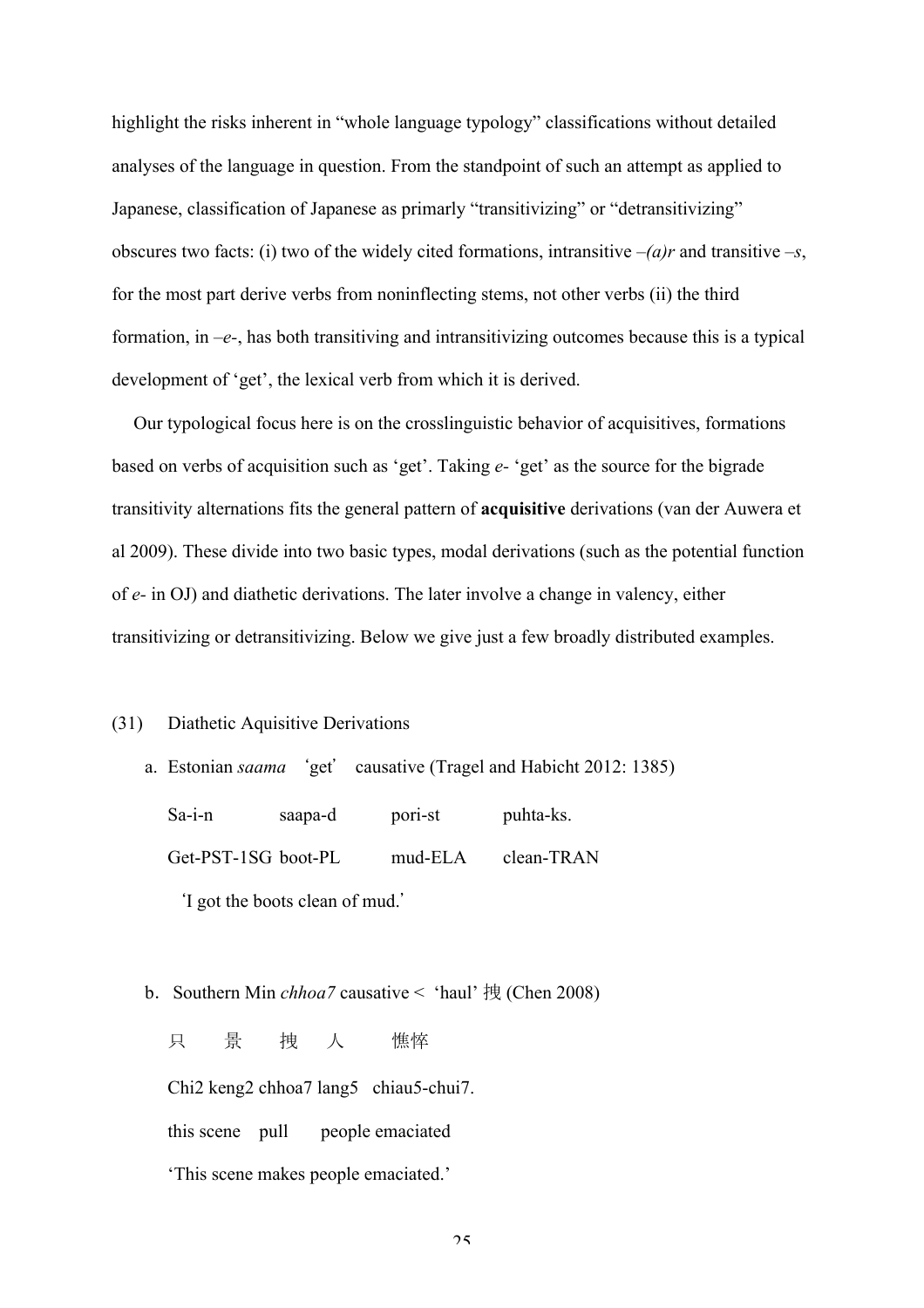- c. Seychelles Creole *Ganny* passive < Fr. *gagner* 'win' (Haspelmath 1990, Michaelis & Rosalie ND) Bidze 2005 ti ganny approve menm zour. budget 2005 PST PASS approve same day 'The budget for 2005 was approved the same day.' (example cited from Michaelis & Rosalie)
- d. German *kriegen* 'get' (McIntyre 2005)

Transitive (causative) Er *kriegt* das Problem *gelöst*. 'He gets the problem solved.'

Intransitive (passive) Er *kriegt geholfen*. 'He gets helped.'

Diathetic acquisitive derivations are particularly common in the languages of Western and Northern Europe (see the papers in van der Auwera et al 2012). The best documented case is in fact English, where diathetic derivations involving *get* developed over a very short time, from the  $14<sup>th</sup>$  to the  $17<sup>th</sup>$  century.

A detailed description of the development of the English diathetic acquisitive pattern is given by Gronemeyer (1999). *Get* first appears in combination with secondary predicate adverbs and PPs in the 14<sup>th</sup> century: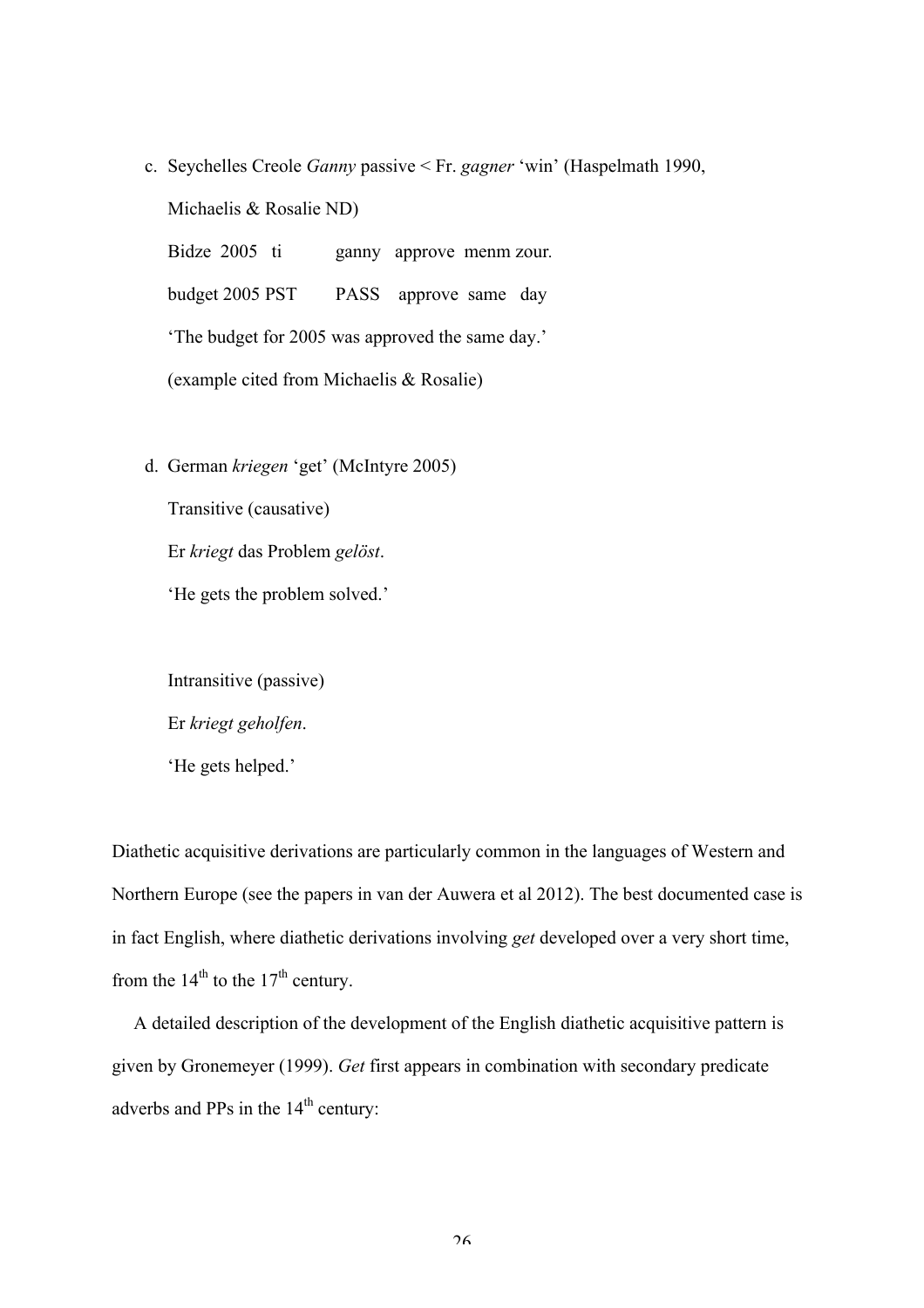(32) a. that a man coveyte to geten alle thise thynges togidre

'that a man wants to get all these things together'

(Chaucer, *Boethius* 11425 (c.1380), cited from Gronemeyer 1999: 24)

b. For with that orison sche getyth to God ful many soules þat were in oure power fast beforn.

'For with that prayer she gets to God many souls that were firmly in our power.' (Reynes, *The Commonplace Book of Robert Reynes of Acle* (1470-1500), cited from Gronemeyer 1999: 24)

Causative  $get$  + infinitive is the next extension. It emerges in the  $16<sup>th</sup>$  century:

(33) and I wyll see yf that I can gete another to be bownd with me 'and I will see if I can get another to be bound with me' (Mowntayne, *The Autobiography of Thomas Mowtayne* (1553), cited from Gronemeyer 1999: 24)

According to Gronemeyer (1999: 23), *get* in all usages is primarily agentive (87% of tokens) in 1350-1420. In the contemporary English corpus she examines, *get* is primarily not agentive (58% recipient or ambiguous vs 42% agentive). The rise of nonagentive *get* coincides with the emergence of nonagentive diathetic patterns. Gronemeyer characterizes the English diathetic development as from lexical *get* to "movement" -> causative -> permissive. A separate development, exploiting nonagentive *get*, leads from the "movement" function to inchoative -> passive. Modal *get* develops from lexical *get* to stative possession -> obligation.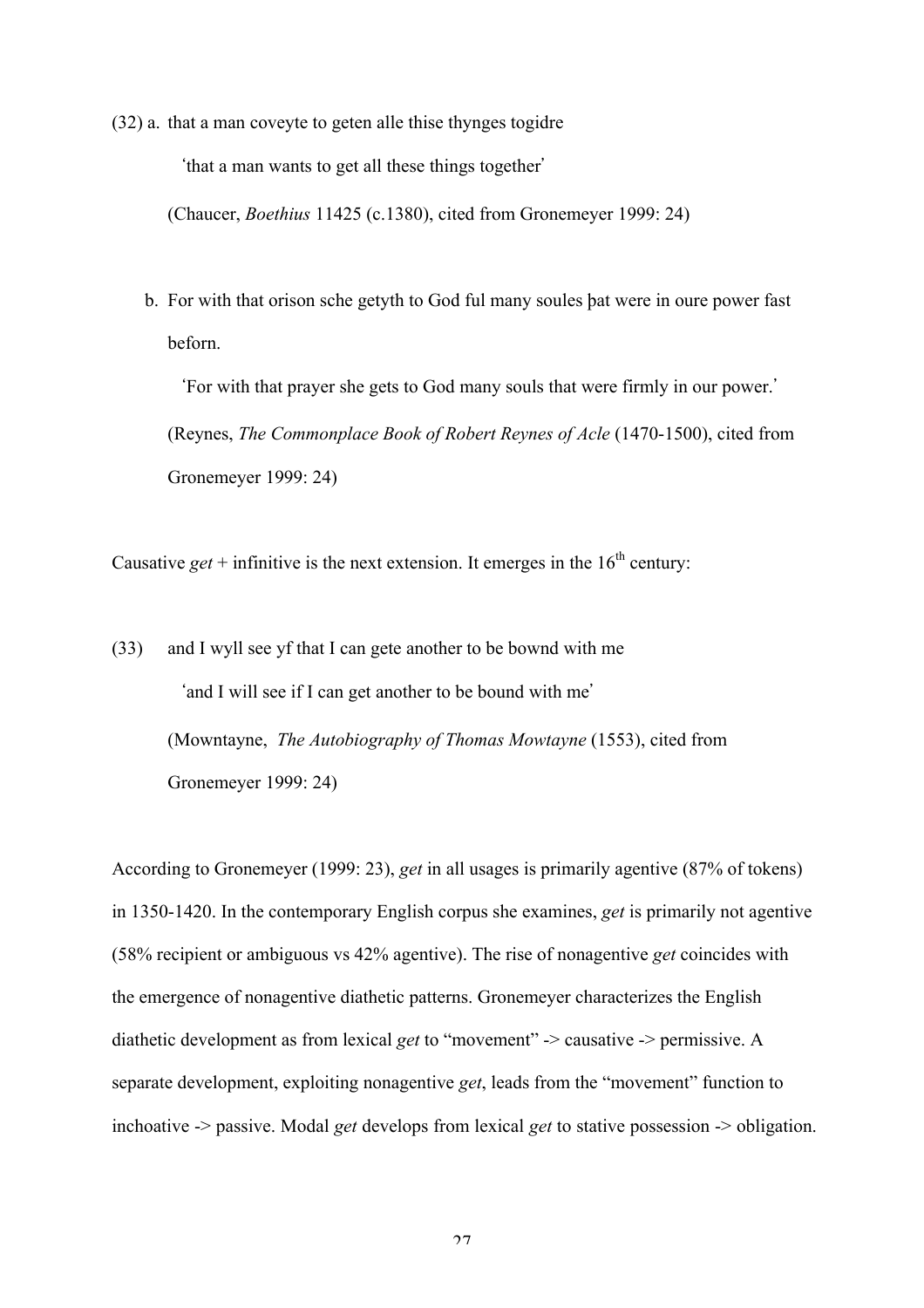For a broadly similar description focusing on the emergence of passive get, *see* Fleisher (2006).

This overall picture coincides with the scenario we have sketched for pre-OJ. \*ecombines first with nonverbal (uninflected) secondary predicates. The first verbal diathetic derivation is causativizing. The detransitivizing pattern emerges later, and remains a minority pattern throughout the history of Japanese. It seems likely that morphological factors both limit and lead to the characteristic bivalence of the Japanese bigrade transitivity alternations. While English and other Western and Northern European languages develop detransitivizing constructions by combining *get* with a passive particle, Japanese has only the \*e- + root combination. The acquisitive pattern built on nonfinite root  $+$  \*-e- is comparable to *get* + infinitive in English and other languages, and has the same causative function. We suggested a more restricted source for detransitivizing *–e-* in section (5), from roots allowing a nonagentive (experiencer) external arguments, which were eventually suppressed.

### **7. Conclusions**

This paper has focused on the transitivity alternations involving the lower bigrade conjugation in premodern Japanese, with stem final *–e-*. We argued for the hypothesis that this is a diathetic acquisitive pattern built on the lexical verb *–e-* 'get'. We showed how lexical *–e-* occurs with secondary predicates that might give rise to such a pattern in Old Japanese. We demonstrated that pre-OJ had a process of secondary predicate incorporation, a species of direct stem affixation, that could produce the secondary predicate  $+$  \*ecombination. We pointed to specific cases of upper bigrade transitives that appear to involve such a source. We discussed the differentiation between causativizing \*-e- and transitivizing \*–s, and suggested that it was partly phonologically conditioned. We presented a scenario for how the original verb stem  $+$  \*e- causative pattern might have been extended to intransitives

 $28$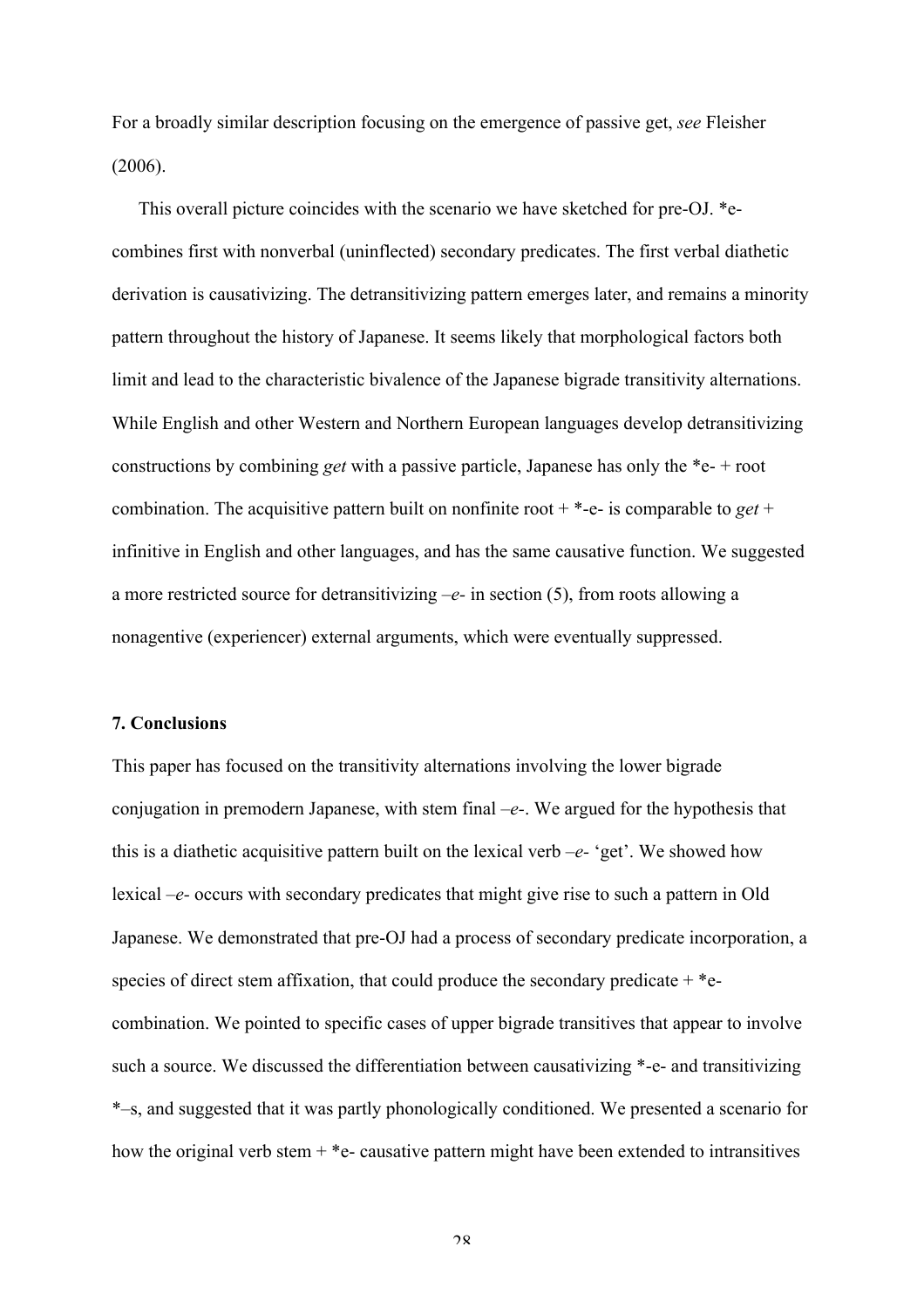in limited cases. Finally, we briefly compared the development of the Japanese pattern to diathetic acquisitives in other languages.

#### **References**

- van der Auwera, Johan, Kehayov, P, and Vittrant, A. 2009. Acquisitive modals. In : Hogeweg, L., H. de Hoop & Malchukov, Andrej (eds.) *Cross-linguistic semantics of tense, aspect, and modality*. Amsterdam, Benjamins, 271-302.
- van der Auwera, Johan, Lenz, Alexandra, and Rawoens, Gudrun (eds.). 2012. *The Art of Getting:* Get *Verbs in European Languages from a Synchronic and Diachronic Point of View*. Special issue of Linguistics 50.6.
- Chen, I-Hsuan. Grammaticalization of Causative Verbs in Earlier Southern Min Texts A Comparison between Southern Min and Mandarin. Paper given at *NRG 4 New reflections on Grammaticalization 4.* University of Leuven 16-19/7/2008.
- Fleisher, Nicholas 2006. The origin of passive *get*. *English Language and Linguistics* 10.2: 225-252.
- Frellesvig, Bjarke. 2008. On reconstruction of proto-Japanese and pre-Old Japanese verb inflection. In: Bjarke Frellesvig and John Whitman (eds.), *Proto-Japanese: Issues and prospects*. Amsterdam, Benjamins, 185-203.
- Frellesvig, Bjarke. 2010. A history of the Japanese language. Cambridge, Cambridge University Press.
- Gronemeyer, Claire. 1999. On deriving complex polysemy: the grammaticalization of *get*. *English Language and Linguistics* 3: 1–39.

Harley, Heidi. 2004. Wanting, having and getting. *Linguistic Inquiry* 35: 355-392.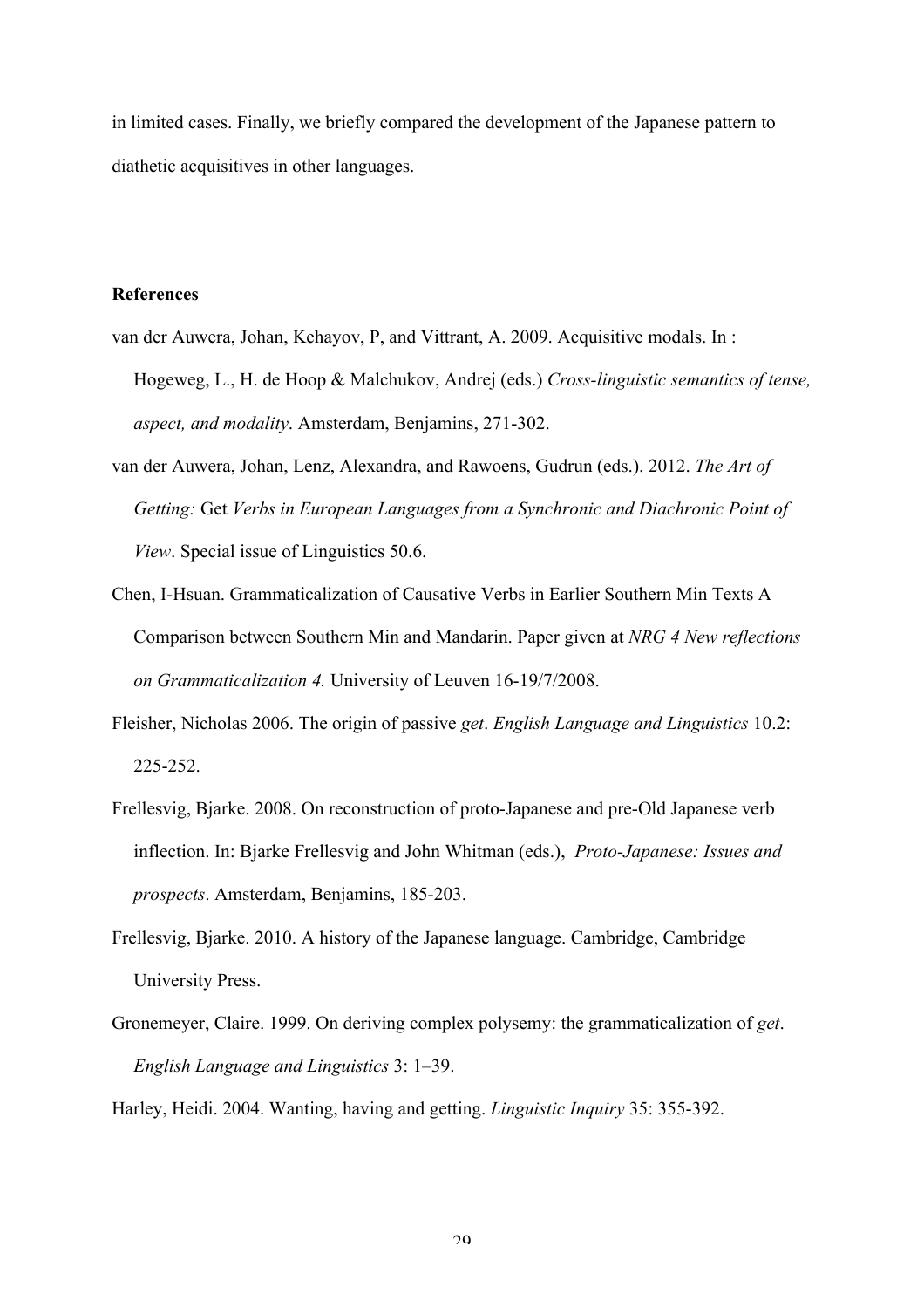- Haspelmath, Martin 1990. The grammaticization of passive morphology. *Studies in Language* 14.1: 25-71.
- Kida, Akiyoshi. 1988. Katuyōkei no seiritu to jōdai kanazukai [The formation of the katuyōkei system and Jodai special kana usage]. *Kokugo kokubun* 57.1.
- Kuginuki, Toru. 1996. *Kodai Nihongo no keitai henka* [Morphological change in earlier Japanese]. Osaka: Izumi shoin.
- Jacobsen, Wesley. 1988. Tadôsei to purototaipu ron. In Susumu Kuno & Masayoshi Shibatani (eds.) *Nihongogaku no shintenkai*, 213-248. Tokyo: Kuroshio.

Jacobsen, Wesley. 1992. *The transitive structure of events in Japanese*. Tokyo: Kuroshio.

- Matsumoto, Yo. 2000. Causative alternation in English and Japanese: A closer look. Review article on Taro Kageyama's *Dooshi Imiron: Gengo to Ninchi no Setten*. *English Linguistics* 17: 160-192.
- McIntyre, Andrew. 2005. The Semantic and syntactic decomposition of *get*: An Interaction Between Verb Meaning and Particle Placement. *Journal of Semantics* 22(4):401-438.
- Michaelis, Susanne and Rosalie, Marcel. ND. Seychelles Creole. Accessed at http://lingweb.eva.mpg.de/apics/images/2/21/SurveySeychelles.pdf

Miyara Tōsō. 1930. *Yaeyama goi*. Tokyo: Tōyō bunko.

- Narrog, Heiko. 2007a. Nihongo no jita dōshi-tsui no ruikeironteki ichi-duke [The typological position of Japanese transitivity pairs]. *Lexicon Forum* 3, 161-193.
- Narrog, Heiko. 2007b. Nihongo jita dōshi ni okeru yūhyōseisa no dōkizuke [Motivating the markedness differences in Japanese transitivity verb pairs]. In: Kan, Sasaki et al (eds.) *Tadōsei no tsūgengoteki kenkyū – Tsunoda Tasaku hakase kanreki kinen ronbunshū* [Cross-linguistic Studies of Transitivity – A Festschrift for the  $60<sup>th</sup>$  birthday of Doctor Tsunoda Tasaku], 295-306. Tokyo: Kuroshio Shuppan.